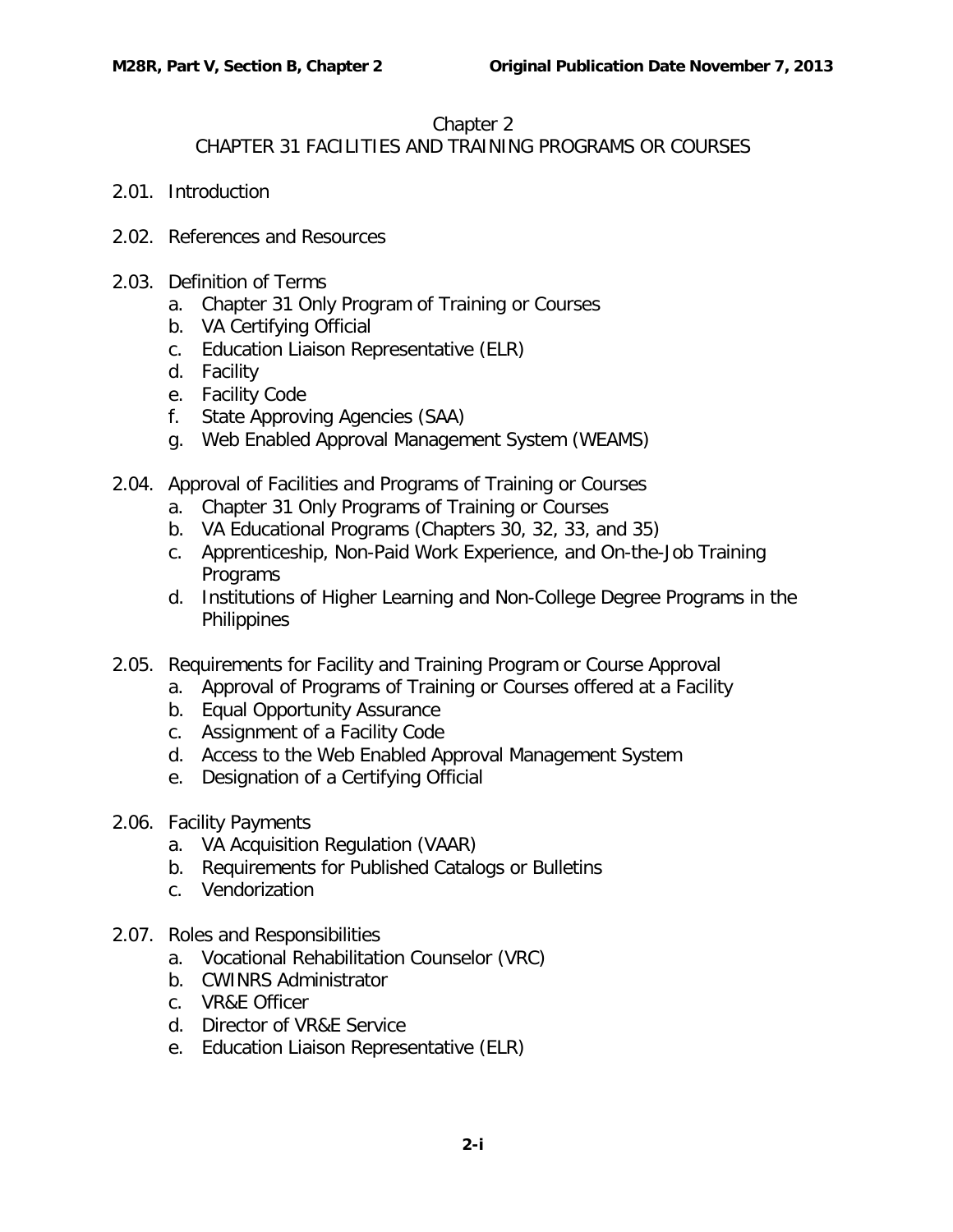- 2.08. [Procedures for Establishing Chapter 31 Only Programs of Training or Courses](#page-13-0)
	- a. [Validation of the Facility Code](#page-13-1)
	- b. [Required Site Visit](#page-15-0)
	- c. [Approval by the Director of VR&E Service](#page-16-0)
	- d. [Decision Notification to the Facility](#page-17-0)
	- e. [Request for Assignment of a Facility Code](#page-17-1)
	- f. [Vendorizing the Facility](#page-17-2)
	- g. [Entering Facility Code in CWINRS](#page-18-0)
- 2.09. Suspension and Withdrawal of [Chapter 31 Only Facility Approval Change Date of](#page-18-1)  **[Publication](#page-18-1)** 
	- a. [Request for Suspension](#page-18-2)
	- b. [Suspension of Approval](#page-18-3)
	- c. [Withdrawal of Approval](#page-19-0)
- 2.10. [Withdrawal of Accreditation by the Secretary of Education](#page-20-0)
- 2.11. [Establishing Training Facility for Apprenticeship, On-the-Job Training, or Non-](#page-20-1)[Paid Work Experience Programs](#page-20-1)
	- a. [Selecting the Training Facility](#page-21-0)
	- b. [Completing Required Forms](#page-22-0)
	- c. [Approval by the VR&E Officer](#page-22-1)
	- d. [Assigning a Facility Code](#page-22-2)
- 2.12. [Recordkeeping of Approvals for Facility and Programs of Training or Courses](#page-23-0)
- 2.13. [Compliance](#page-23-1)
	- a. [Annual Site Visit](#page-23-2)
	- b. [Compliance Report](#page-23-3)
- Appendix CO. Checklist Approval of Programs of Training or Courses
- Appendix CP. Approval Request Ch31 Only Programs of Training or Courses
- Appendix CQ. Site Visit Report
- Appendix CR. Request for Assignment of a Facility Code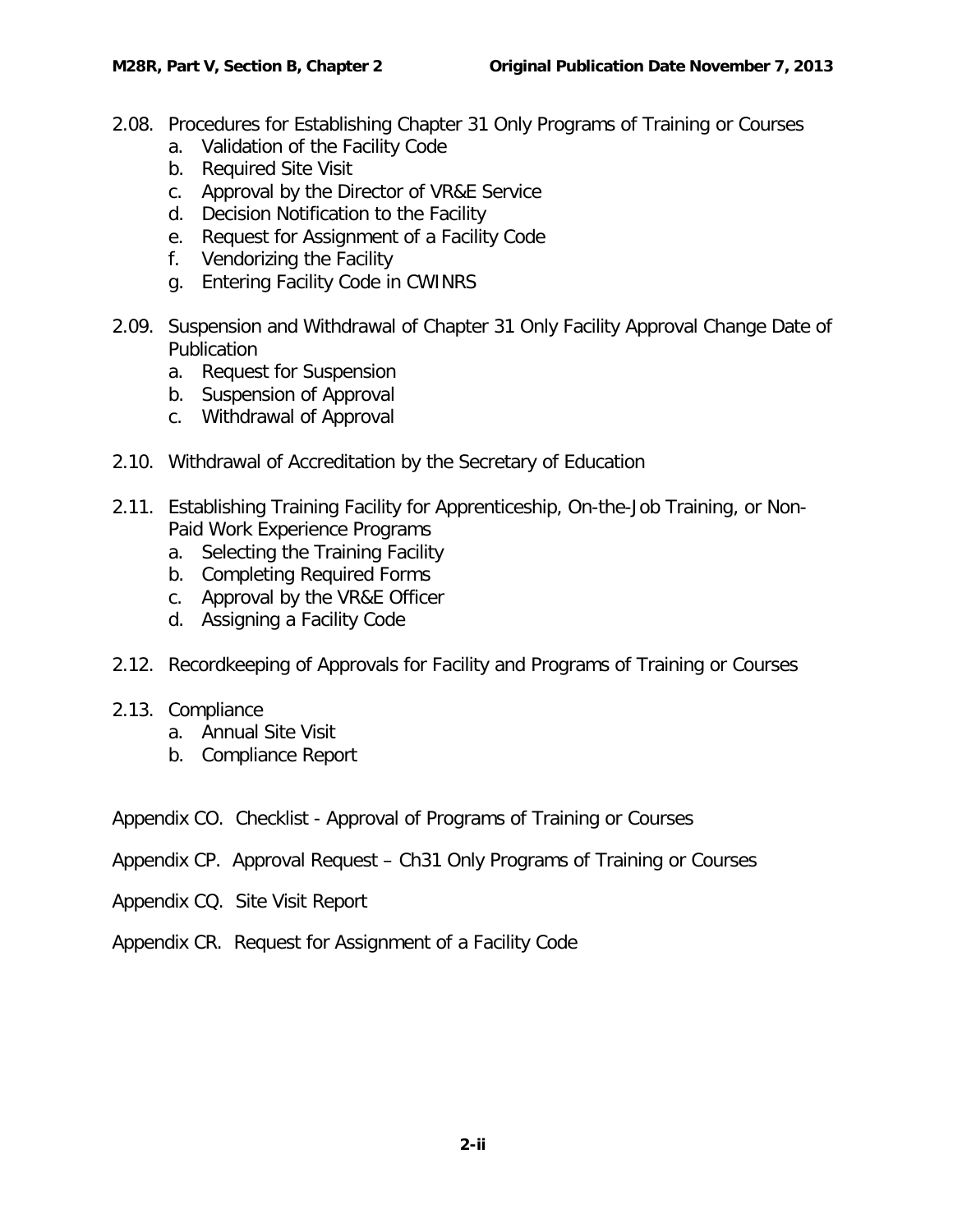## Chapter 2

## FACILITIES AND PROGRAMS OF TRAINING OR COURSES

<span id="page-2-0"></span>2.01. Introduction

(Change Date November 7, 2013)

Facilities are used by the Department of Veterans Affairs (VA) Vocational Rehabilitation and Employment (VR&E) Program to provide training services to Veterans as part of a rehabilitation plan. Programs of training or courses are approved on an individual basis. This chapter provides guidance and procedures for requesting approval of a program of training or course and assignment of a facility code.

<span id="page-2-1"></span>2.02. References and Resources (Change Date September 7, 2018)

| Laws:           | Age Discrimination Act of 1975<br>Civil Rights Act of 1964<br><b>Education Amendments of 1972</b><br>Rehabilitation Act of 1973                                                                                                                                                                                                                                   |
|-----------------|-------------------------------------------------------------------------------------------------------------------------------------------------------------------------------------------------------------------------------------------------------------------------------------------------------------------------------------------------------------------|
| Regulations     | Title 38 of the Code of Federal Regulations (CFR) 21.35<br>38 CFR 21.262<br>38 CFR 21.290 through 21.299<br>38 CFR 21.4201<br>38 CFR 21.4210-21.4216<br>38 CFR 21.4259<br>VA Acquisition Regulation (VAAR) 831.7001-1<br>VAAR 871.201-1<br>VAAR 871.201-2                                                                                                         |
| VA Forms (VAF): | VAF 10091, VA-FSC Vendor File Request Form<br>VAF 20-8206, Statement of Assurance of Compliance with<br><b>Equal Opportunity Laws</b><br>VAF 22-1934, Compliance Survey Report<br>VAF 22-8794, Designation of Certifying Official(s)<br>VAF 28-1905, Authorization and Certification of Entrance or<br>Reentrance into Rehabilitation and Certification of Status |
| Website:        | www.benefits.va.gov/gibill/resources/education_resources/<br>school_certifying_officials/elr.asp                                                                                                                                                                                                                                                                  |

<span id="page-2-2"></span>2.03. Definition of Terms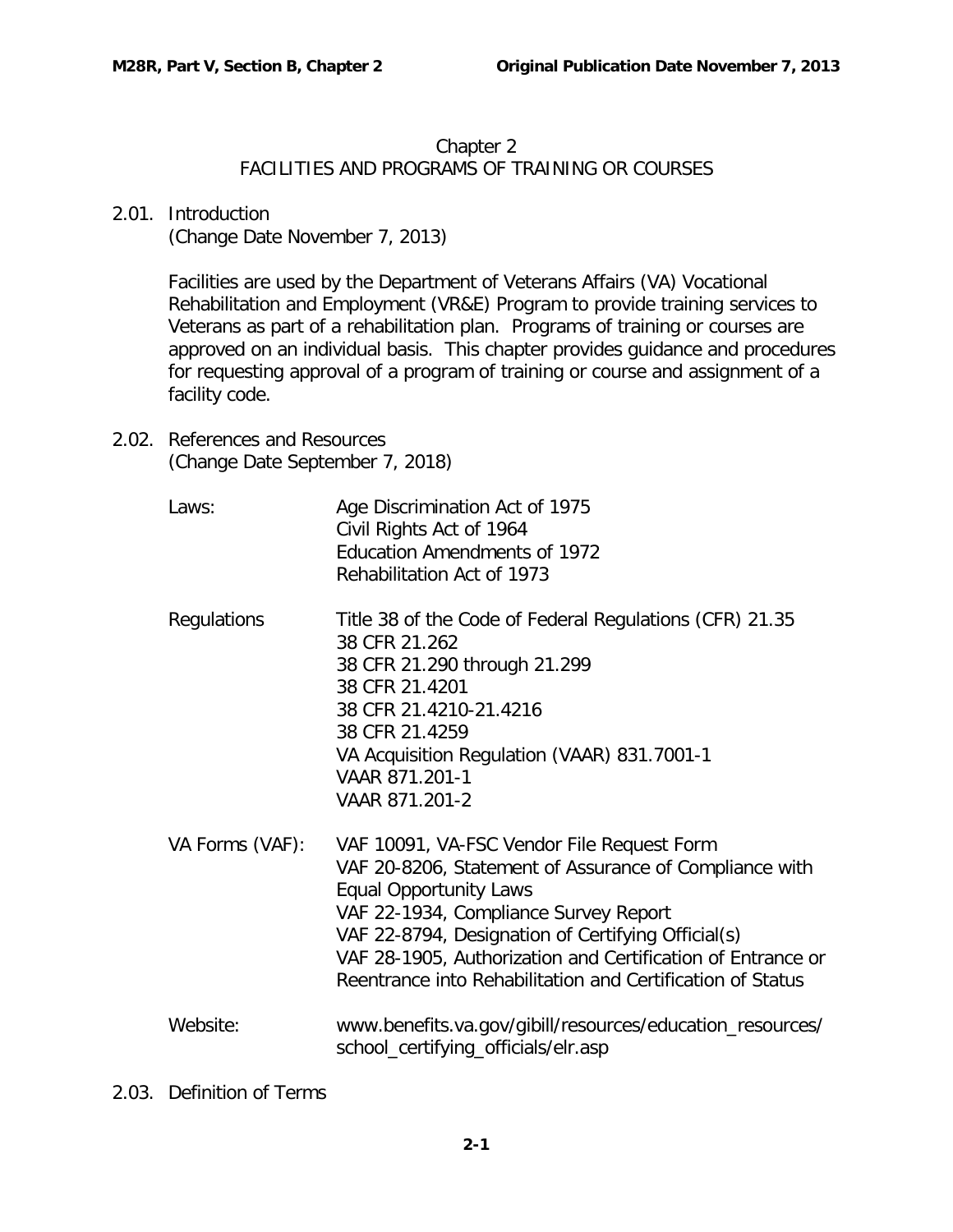<span id="page-3-0"></span>a. Chapter 31 Only Program of Training or Courses (Change Date September 7, 2018)

A program of training or courses that are approved for Chapter 31 participants only. The program of training or courses are a combination of subjects or unit courses at an education institution, apprenticeship, on-the job training, or any unit course, subject, or combination of courses that the Administrator of the Small Business Administration requires to obtain financial assistance under 15 U.S.C. 636, or approved licenses or certification tests.

<span id="page-3-1"></span>b. VA Certifying Official (Change Date September 7, 2018)

The VA Certifying Official is a school staff member who has been designated to sign VA enrollment certifications for Servicemembers, Veterans, or other beneficiaries pursuing a VA educational program including the Chapter 31 program.

<span id="page-3-2"></span>c. Education Liaison Representative (ELR) (Change Date September 7, 2018)

An ELR provides support for all VA education programs including establishing facility codes for approved training facilities. The list of ELRs arranged by state may be accessed at [www.benefits.va.gov/gibill/resources/education\\_resources/school\\_certifying\\_](https://www.benefits.va.gov/gibill/resources/education_resources/school_certifying_officials/elr.asp) [officials/elr.asp.](https://www.benefits.va.gov/gibill/resources/education_resources/school_certifying_officials/elr.asp) The link may only be accessed by VR&E staff and school certifying officials.

<span id="page-3-3"></span>d. Facility (Change Date September 7, 2018)

A facility is defined as an educational institution, training establishment, or rehabilitation facility that provides an approved program of training or courses described as follows:

1. Educational Institution (Change Date November 7, 2013)

An educational institution is defined by 38 CFR 21.35(k)(3) as a public or private elementary school, secondary school, vocational school, correspondence school, business school, junior college, teachers' college, college, normal school, professional school, university, scientific, or technical institution furnishing education to adults.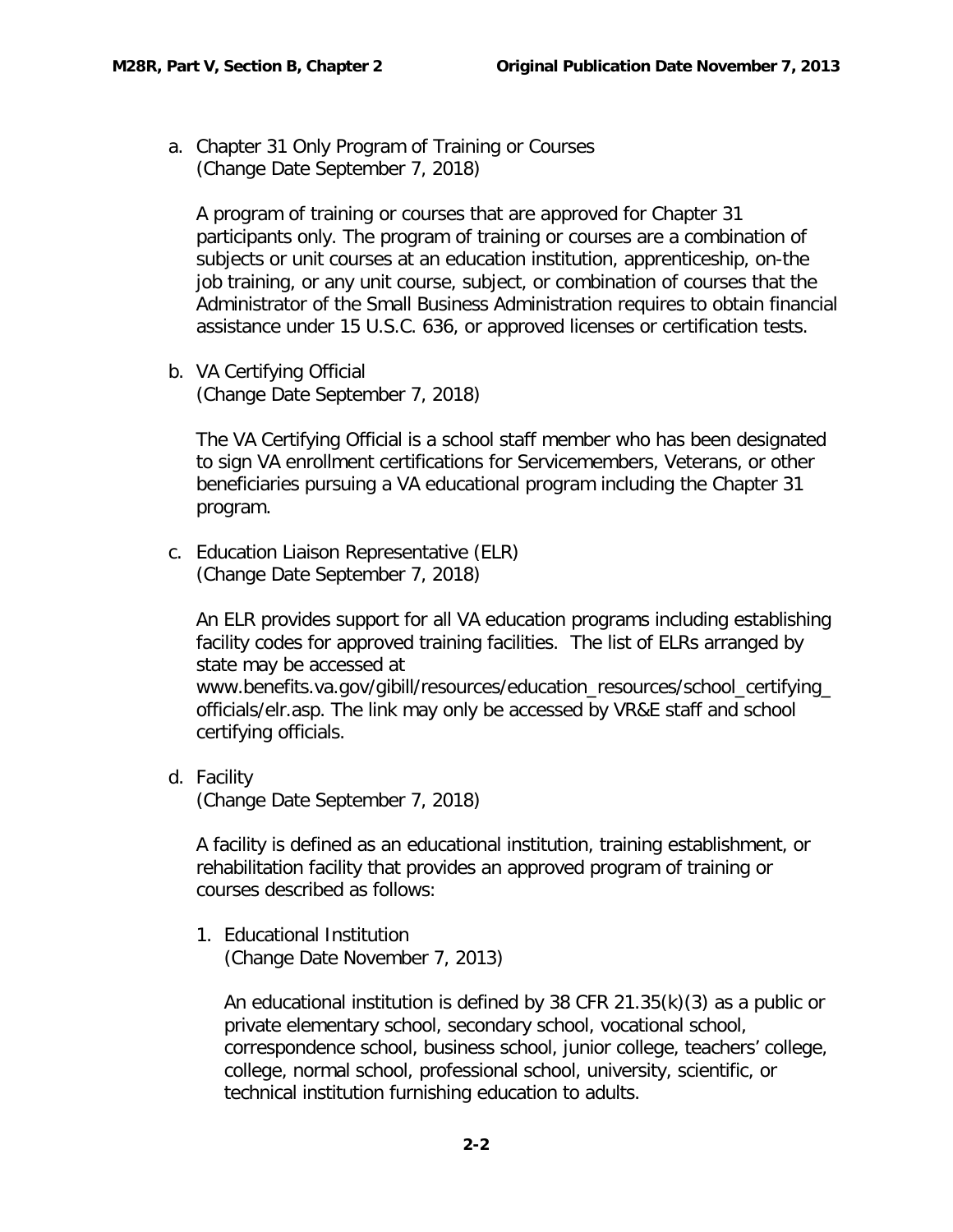2. Training Establishment (Change Date November 7, 2013)

A training establishment is defined by 38 CFR 21.35(k)(4) as any establishment providing apprentice or other training on the job, to include those under the supervision of a college or university; state department of education; state apprenticeship agency; state board of vocational education; joint apprenticeship committee; the Bureau of Apprenticeship and Training established in accordance with the Apprenticeship Act; or any agency of the Federal Government authorized to supervise such training. This definition includes Non-Paid Work Experience (NPWE) and On-the-Job Training (OJT) sites.

3. Rehabilitation Facility (Change Date November 7, 2013)

A rehabilitation facility is defined by 38 CFR 21.35(k)(5) as a distinct organizational entity, either separate or within a larger institution or agency, that provides goal-oriented comprehensive and coordinated services to individuals designed to evaluate and minimize the effects of physical, mental, social, and vocational disadvantages, and to affect a realization of the individual's potential.

<span id="page-4-0"></span>e. Facility Code

(Change Date September 7, 2018)

A facility code is an eight-character code that identifies facilities approved for payment of education or training under all VA educational benefits including the Chapter 31 program. The facility codes are entered in the Web Enabled Approval Management System (WEAMS) and are assigned as follows:

- A facility that has multiple approved programs of training or courses is assigned only one facility code. An annotation is made in WEAMS when newly approved programs of training or courses have been added in an already approved facility.
- A facility that has other establishments located in different states is assigned different facility codes for each approved facility located in other states.
- A facility that has other establishments within the same state is assigned different facility codes for each approved facility located within the state.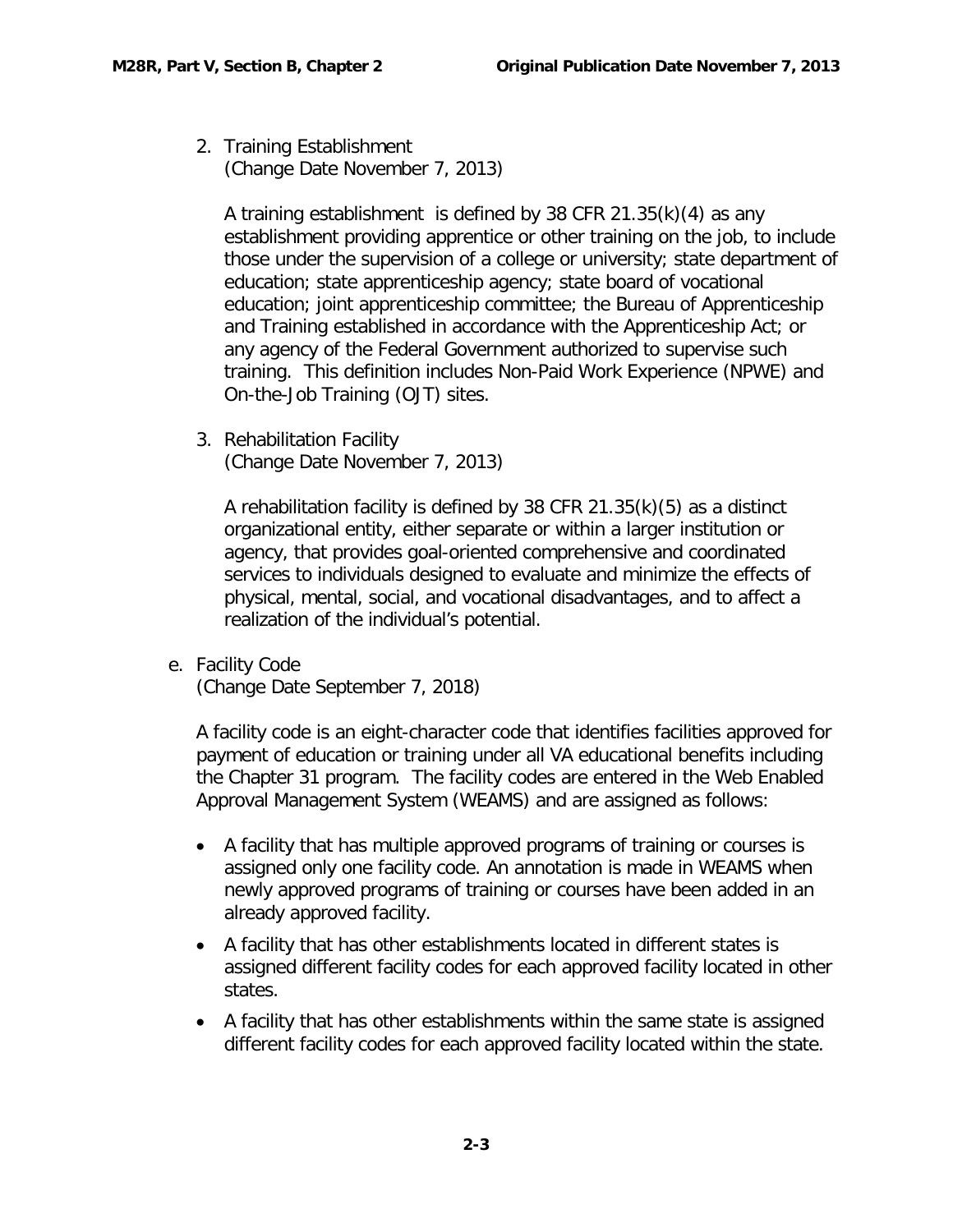<span id="page-5-0"></span>f. State Approving Agencies (SAA) (Change Date September 7, 2018)

SAAs are responsible for approving programs offered by schools and job training establishments located within the boundaries of their state. The Commonwealth of Puerto Rico and the District of Columbia are considered "states" for approval purposes only.

<span id="page-5-1"></span>g. Web Enabled Approval Management System (WEAMS) (Change Date September 7, 2018)

WEAMS is a VA database that is used to locate colleges and universities, vocational institutions, flight schools, and other educational facilities with programs of training or courses that are approved for VA educational benefits.

WEAMS may be accessed by the following:

- Public at the va.gov website with view only.
- Regional Office (RO) employees, such as VR&E, Veterans Service Center, and Finance staff members, who are restricted to queries only.
- ELRs with administrative permissions.
- <span id="page-5-3"></span><span id="page-5-2"></span>2.04. Approval of Facilities and Programs of Training or Courses
	- a. Chapter 31 Only Programs of Training or Courses (Change Date September 7, 2018)

There are instances when approval is necessary for use by Chapter 31 participants only. Approval for Chapter 31 only programs of training or courses is critical to provide individualized vocational rehabilitation services to Chapter 31 participants with special and complex needs. An example is when a Veteran requires a specialized, non-college degree training, a vocational goal has been selected, and an appropriate training facility located near the Veteran's residence has been identified. However, the facility is not approved for use by Chapter 30 or Chapter 33.

The Director of VR&E Service grants approval of Veterans education program pursued by Veterans under Chapter 31 of title 38 U.S.C. and Public Law 96- 342, Section 901. In addition, the Director of VR&E Service also grants approval of programs of training or courses for Special Restorative Training (SRT) and Specialized Vocational Training (SVT) under the Chapter 35 program.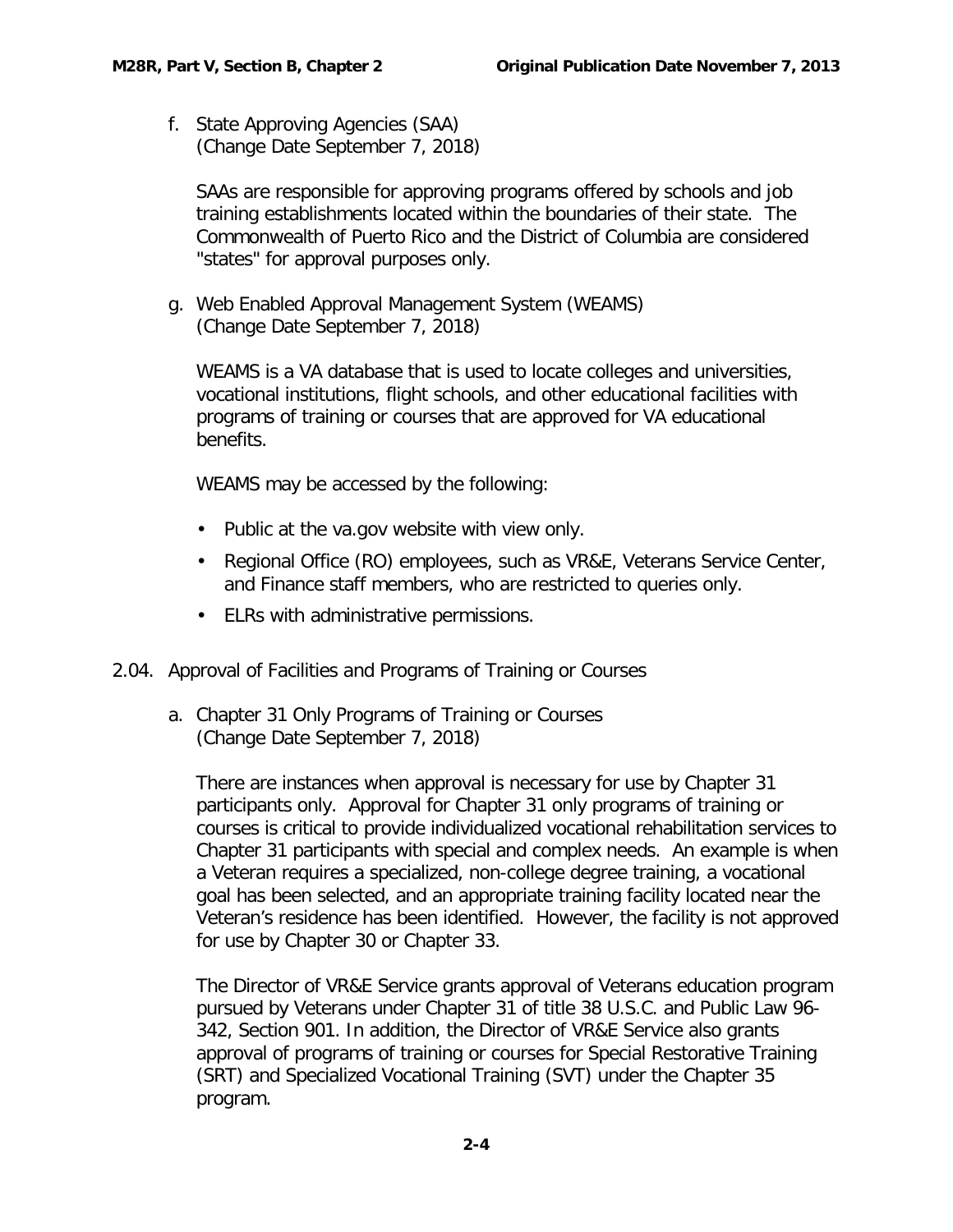<span id="page-6-0"></span>b. VA Educational Programs (Chapters 30, 32, 33, and 35) (Change Date September 7, 2018)

The State Approving Agencies (SAA) are responsible for the approval of programs of education or training on behalf of VA. All programs of education and training pursued by Veterans, reservists, and eligible individuals participating under Chapters 30, 32, and 35 of title 38, U.S.C. and Chapter 1606 of title 10, U.S.C. However, majority of the facilities utilized for the Chapter 31 program are already approved under the Chapter 30 and Chapter 33.

<span id="page-6-1"></span>c. Apprenticeship, Non-Paid Work Experience, and On-the-Job Training Programs (Change Date September 7, 2018)

The VR&E Officer approves apprenticeship, Non-Paid Work Experience, and On-the-Job Training Programs for Chapter 31 participants.

NOTE: Procedures for approval of any of this program must follow the same procedures outlined in section 2.08 of this chapter. However, approval is only at the VREO's level.

<span id="page-6-2"></span>d. Institutions of Higher Learning and Non-College Degree Programs in the **Philippines** 

(Change Date September 7, 2018)

The Director of the Manila RO is responsible for approving programs offered by Institutions of Higher Learning and non-college degree schools in the Philippines. However, SAAs are responsible for approving college-level programs, including associate degrees or higher programs, offered by foreign schools or extensions of U.S. colleges and universities.

- <span id="page-6-4"></span><span id="page-6-3"></span>2.05. Requirements for Facility and Training Program or Course Approval
	- a. Approval of Programs of Training or Courses offered at a Facility (Change Date September 7, 2018)

The Vocational Rehabilitation Counselor (VRC) must establish that the facility complies with the course and facility approval under the provisions outlined in 38 CFR 21.290 through 21.299 by completing a site survey report for each training or course. (Refer to section 2.07 of this chapter for further guidance).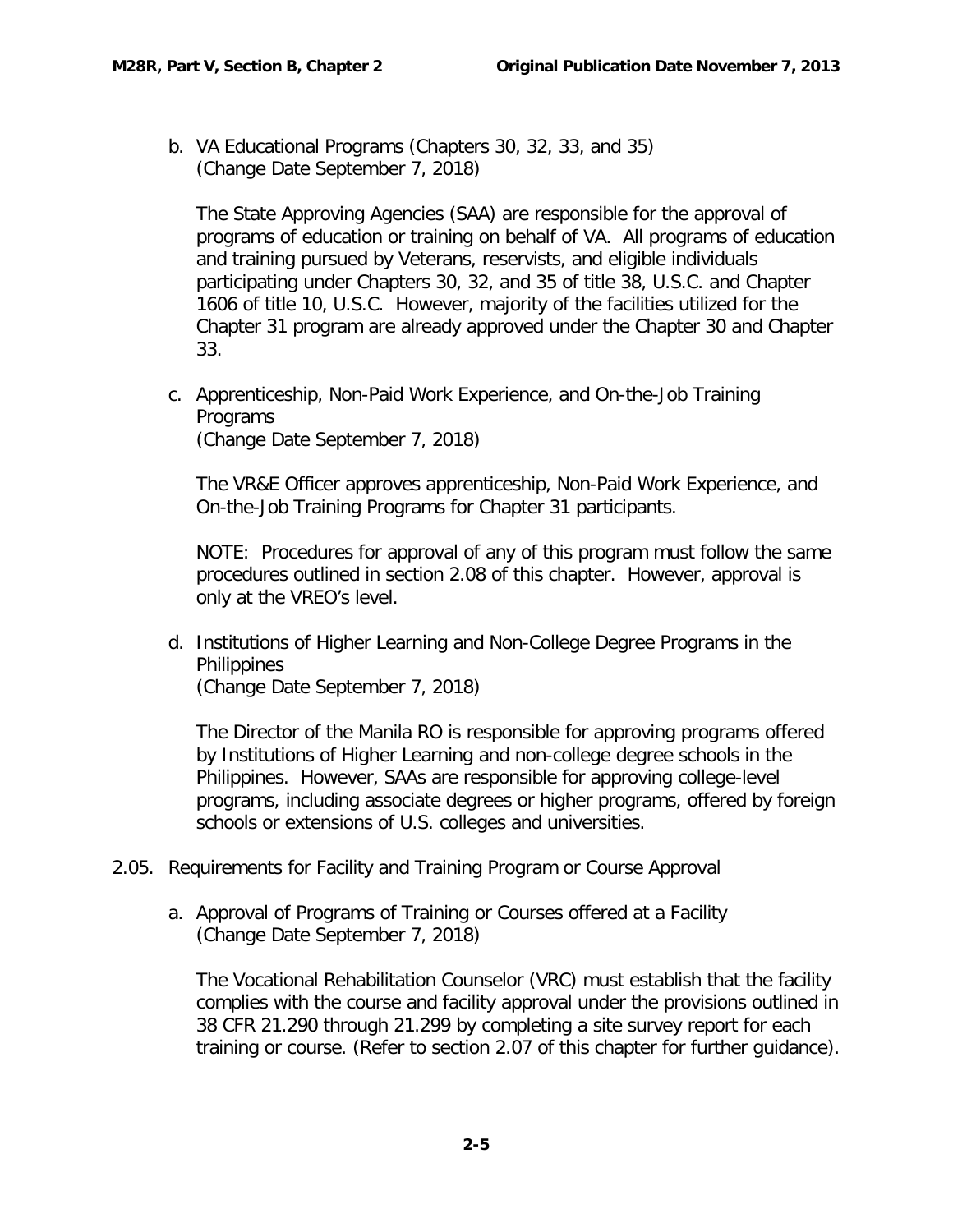<span id="page-7-0"></span>b. Equal Opportunity Assurance (Change Date November 7, 2013)

A facility must comply with equal opportunity requirements. VAF 20-8206, Statement of Assurance of Compliance with Equal Opportunity Laws, must be completed and signed. By signing this form, the facility agrees to comply with Title VI of the Civil Rights Act of 1964; Title IX of the Education Amendments of 1972, as amended; Section 504 of the Rehabilitation Act of 1973; the Age Discrimination Act of 1975; and all Federal regulations adopted to implement these laws. This assurance is binding for the period that the facility is approved to provide services to the Veteran.

<span id="page-7-1"></span>c. Assignment of a Facility Code (Change Date September 7, 2018)

After the program of training or course is approved by the Director of VR&E Service, the VR&E staff must send a request for assignment of facility code to the ELR. Refer to Appendix CR, Request for Assignment of a Facility Code. A facility code is required to record payment in Corporate WINRS (CWINRS). to ensure that payments are authorized to the appropriate facilities. A facility code entered in CWINRS must be consistent with the facility code established in WEAMS. VAF 28-1905, Authorization and Certification of Entrance or Reentrance into Rehabilitation and Certification of Status, must not be sent to any facility unless the program of training or course has been approved and the facility has been assigned a valid facility code. Refer to M28R.V.A.3 for further guidance on using VAF 28-1905 for authorization of training.

<span id="page-7-2"></span>d. Access to the Web Enabled Approval Management System (Change Date September 7, 2018)

VR&E staff must complete VAF 20-8824e, Common Security Services Access Request Form, to request access to WEAMS. The request must be submitted to their local Information Security Officer (ISO) for approval.

A VRC is granted read-only access to WEAMS; however, he/she will be able to view suspended and withdrawn facilities in WEAMS.

<span id="page-7-3"></span>e. Designation of a Certifying Official (Change Date September 7, 2018)

An approved facility must designate a certifying official by completing VAF 22- 8794, Designation of Certifying Official(s). The certifying official is responsible for verifying enrollment and any changes in the enrollment of a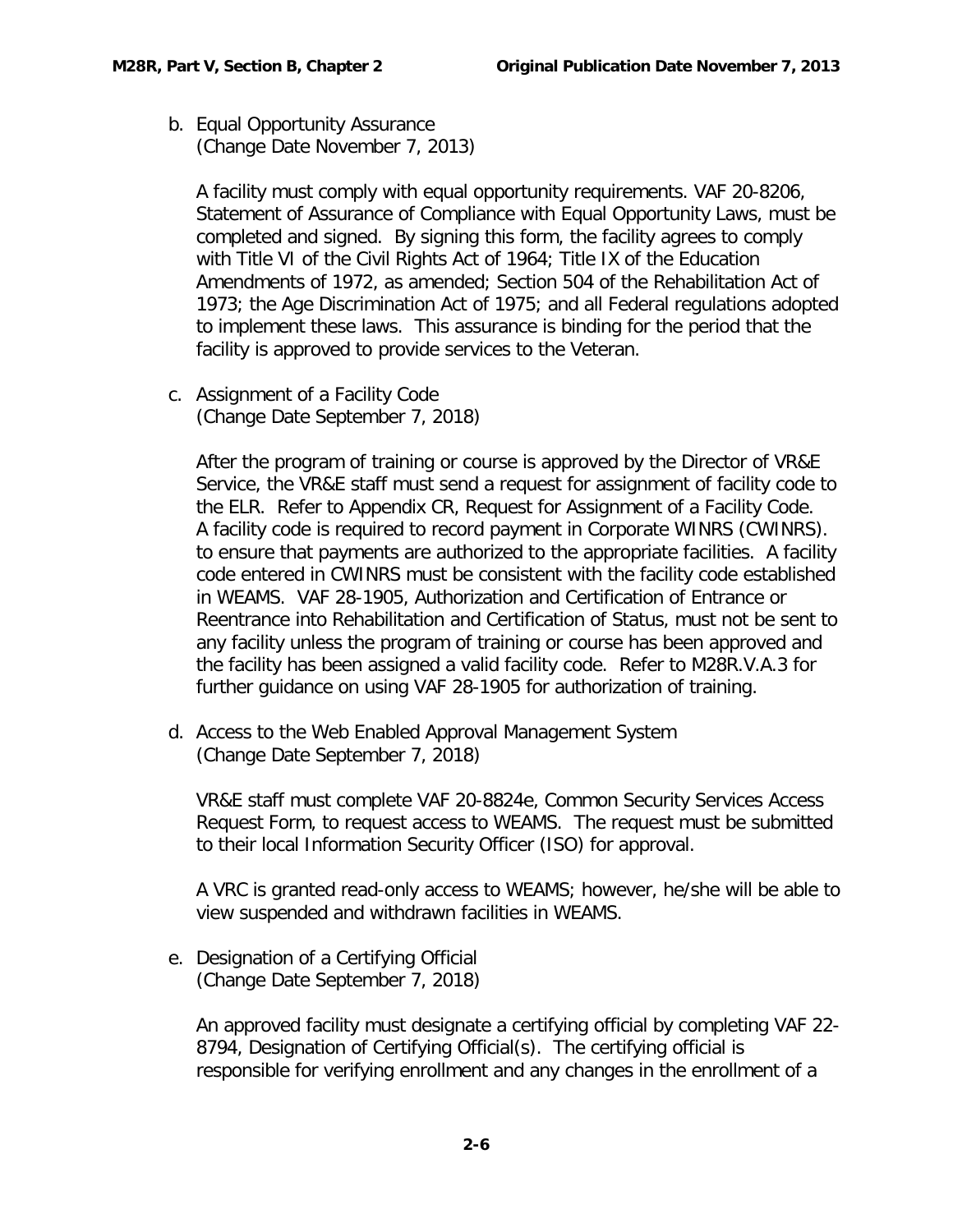Servicemember or Veteran participating in training under the Chapter 31 program.

- <span id="page-8-1"></span><span id="page-8-0"></span>2.06. Facility Payments
	- a. VA Acquisition Regulation (VAAR) (Change Date September 7, 2018)

As specified in 38 CFR 21.262, required services, supplies and facilities from sources outside VA must be provided through contract, agreement, or other cooperative arrangement between VA and the vendor.

Payments to facilities are subject to the provisions of applicable VA Acquisition Regulation, specifically VAAR 831.7001-1 and VAAR 871.201-1. VR&E staff must consider these regulations to determine if a contract is required before using the services of a facility. The cited VAARs do not apply to Non-Pay Work Experience (NPWE) or On-the-Job Training (OJT) since the facility does not receive payment for services.

1. VAAR 871.201-1 (Change Date September 7, 2018)

As specified in VAAR 871.201-1 a contract, agreement, or other cooperative arrangement must be negotiated for tuition, fees, books, supplies, and other allowable expenses incurred by an institution, training establishment, or employer for the training and rehabilitation of Chapter 31 trainees for the following services:

(a) Correspondence Courses

(Change Date September 7, 2018)

Courses of instruction by correspondence are conducted by mail and consist of regular lessons or reading assignments; the preparation of required written work that involves the application of principles studied in each lesson; the correction of assigned work with suggestions or recommendations necessary for instruction; the keeping of student achievement records; and the issuance of a diploma, certificate, or other evidence that the student completed the requirements of the course. The assistance of a Contracting Officer may be necessary to negotiate a contract.

(b) Special Services or Courses (Change Date September 7, 2018)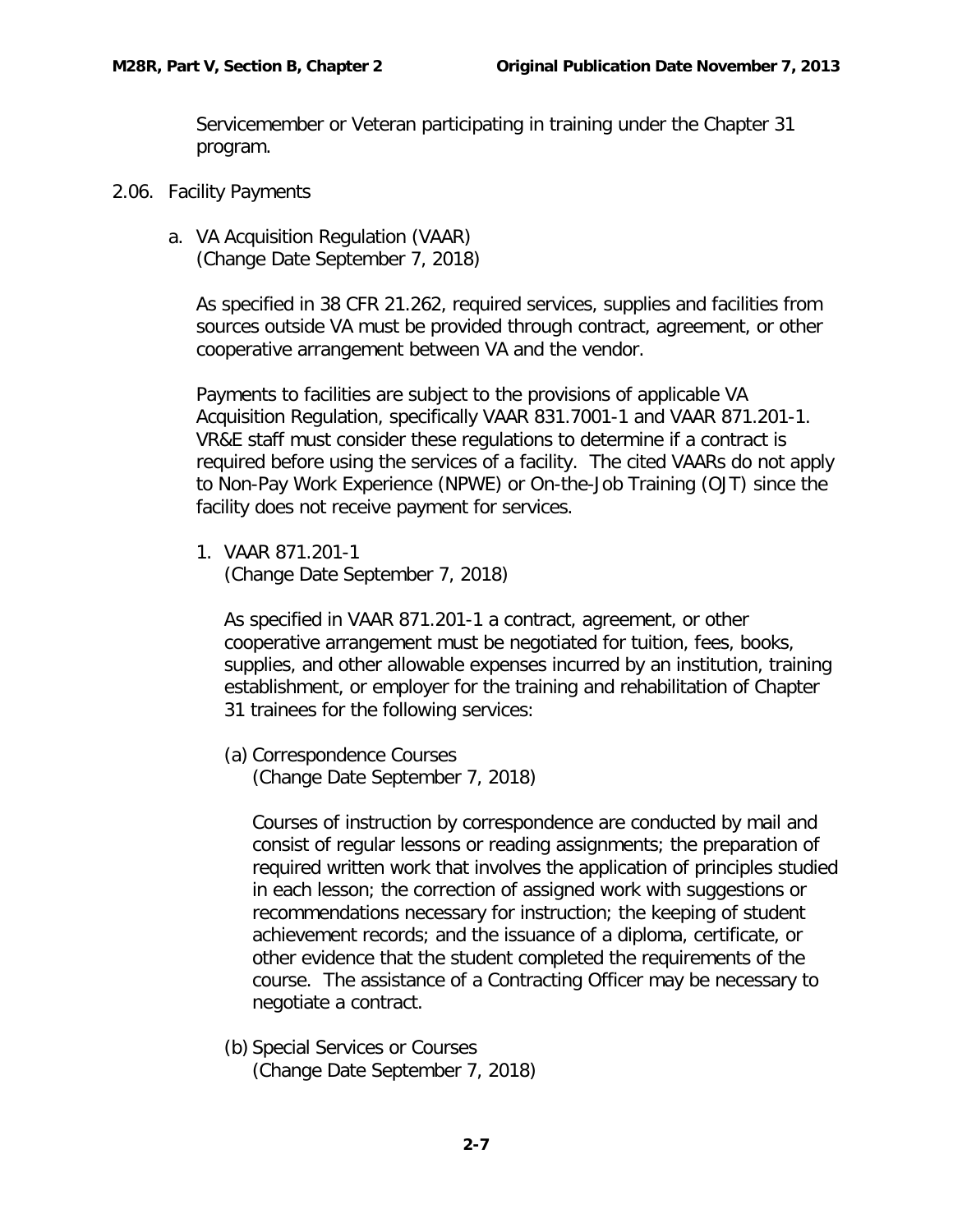Special services or courses are requested by VA that are over and above those services customarily provided for similarly circumstanced non-Veterans and have been deemed necessary for the rehabilitation of the Veteran. The assistance of a Contracting Officer may be necessary to negotiate a contract.

2. VAAR 871.201-2

(Change Date September 7, 2018)

As specified in VAAR 871.201-2, a contract is not required for a facility that has all tuition, fees, and charges for books, supplies, or required services are published in a school catalog or bulletin.

Additionally, when a contract is not required, the VRC must obtain a signed statement of charges from the facility for the courses to be offered, including the rate of tuition, fees, and separate charges, if any, for books, supplies, handling charges, refund policy and other provisions that are required to determine proper payment. The statement of charges must be consistent with the published catalog or bulletin. The statement of charges must not exceed charges paid by non-Veterans or that are published in the school catalog or bulletin.

On the other hand, a contract is required if all charges, such as tuition, fees, books, supplies, or required services are not published in a school catalog or bulletin.

<span id="page-9-0"></span>b. Requirements for Published Catalogs or Bulletins (Change Date September 7, 2018)

Published catalogs or bulletins must include the following:

- 1. Identifying data such as volume number and date of publication.
- 2. Name of the school and its governing body, officials, and faculty.
- 3. A school calendar showing legal holidays, beginning, and ending dates of each term, quarter, or semester, and other important dates.
- 4. School policies and regulations on enrollment with dates and entrance requirements for each program.
- 5. School policies and regulations concerning absences, class cuts, leaves, make-up work, tardiness, and interruptions for unsatisfactory attendance.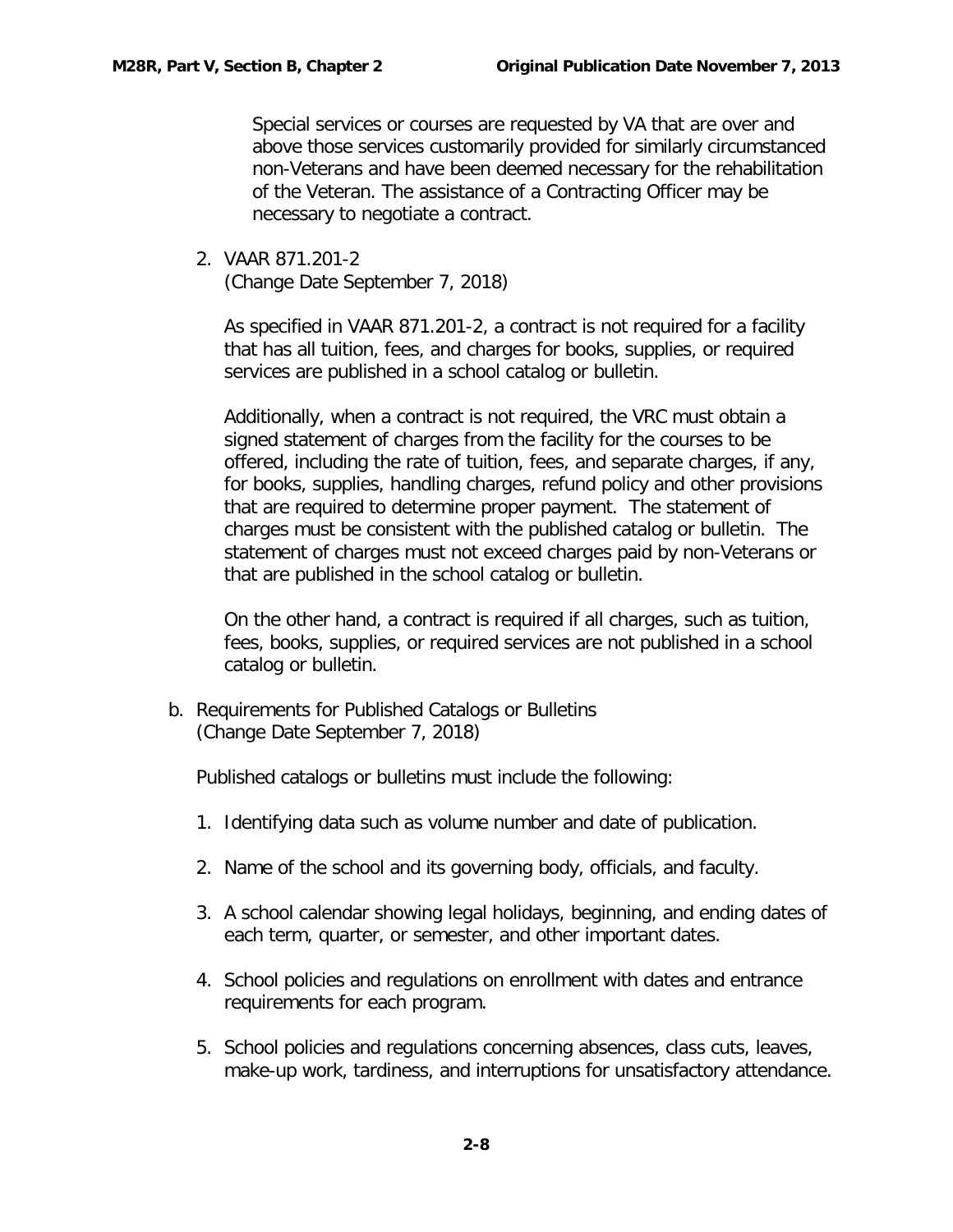- 6. School policies and regulations concerning standards of progress required of all students. The policies must define the grading system, minimum grades considered satisfactory, conditions for interruption for unsatisfactory grades or progress, a description of the probationary period, if any, and conditions for reentrance of students dismissed for unsatisfactory progress. They should include a statement about progress records kept by the school and furnished to the student.
- 7. School policies and regulations on student conduct and conditions for dismissal for unsatisfactory conduct.
- 8. Detailed schedule of fees, charges for tuition, books, supplies, tools, student activities, laboratory fees, service charges, rentals, deposits, and all other charges.
- 9. Policies and regulations of the school concerning the refund of any unused portion of tuition, fees, and other charges in the event the student does not enter the program, withdraws, or discontinues.
- 10.Descriptions of available space, facilities, and equipment.
- 11.A program outline for each program showing the subjects or units in the program, the type of work or skill to be learned, and the approximate calendar time and clock hours to be spent on each subject or unit.
- 12.School policies and regulations on granting credit for previous educational training.
- <span id="page-10-0"></span>c. Vendorization

(Change Date September 7, 2018)

All facilities with approved programs of training or courses for Chapter 30, Chapter 33, and Chapter 31 must be vendorized prior to authorization of training for Chapter 31 participants. This process establishes the approved facilities in the VA Financial Services Center (FSC), which ensures payments are appropriately authorized for services provided by the approved facilities.

The VRC must fax completed VAF 10091 to the Vendoring Unit at the FSC in Austin, Texas. Refer to M28R.V.B.3 for further guidance on vendorizing.

<span id="page-10-1"></span>2.07. Roles and Responsibilities (Change Date September 7, 2018)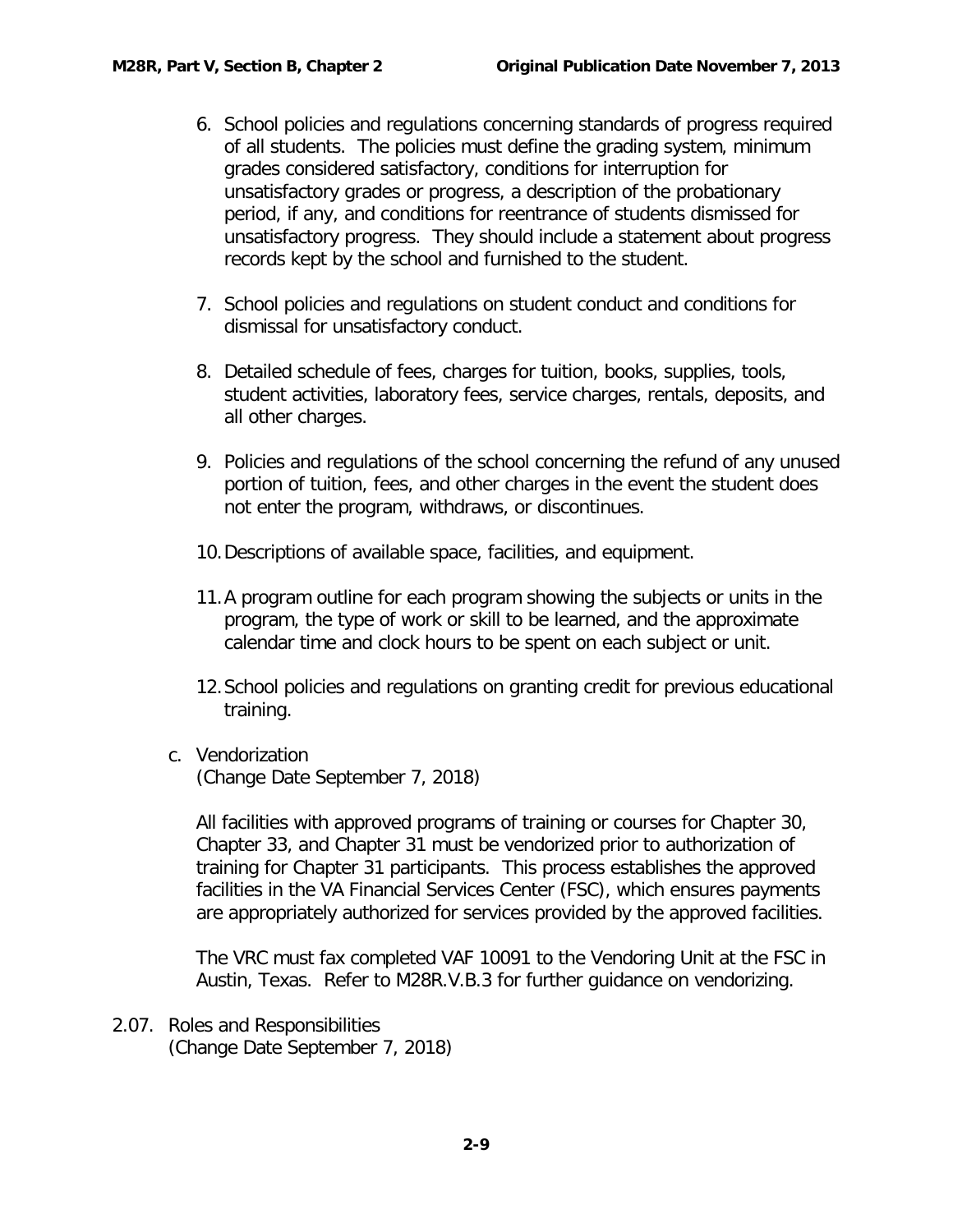The roles and responsibilities to establish a facility for Chapter 31 participants are defined for the specified individuals below:

- <span id="page-11-0"></span>a. Vocational Rehabilitation Counselor (VRC) (Change Date September 7, 2018)
	- 1. Ensures that a program of training or course has been approved and that the facility offering the approved program is assigned a valid facility code prior to developing a rehabilitation plan and authorization of Chapter 31 participant's attendance.
	- 2. Determines if the program of training or course meet regulatory requirements, and makes the request for approval when a facility code has not been assigned for a required program of training or course.
	- 3. Conducts the required site visit to establish a program of training or course in a facility and ensures that all required forms including the site visit report are completed accurately and submitted to the VR&E Officer for review and approval.
	- 4. Prepares the approval memo to the Director of VR&E Service after the VR&E Officer's review.
	- 5. Submits required documentation to the ELR for assignment of a facility code once the approval is granted by the Director of VR&E Services.
	- 6. Submits a completed VAF 10091 to FMS in Austin, Texas, once a facility code is established and maintains an electronic copy in a centralized electronic folder, or hard copy in a centralized folder located within the VR&E office.
	- 7. Is responsible for taking the following actions when notification of facility suspension or withdrawal of approval is reported by the ELR:
		- Verifies if there are Chapter 31 participants attending training in the facility.
		- Notifies Chapter 31 participants of suspension of facility approval and proposed termination of their subsistence allowance.
		- Notifies the Chapter 31 participants of termination of their subsistence allowance if approval of the facility is withdrawn.
		- Stops payment of subsistence allowance to Chapter 31 participants affected by the withdrawal.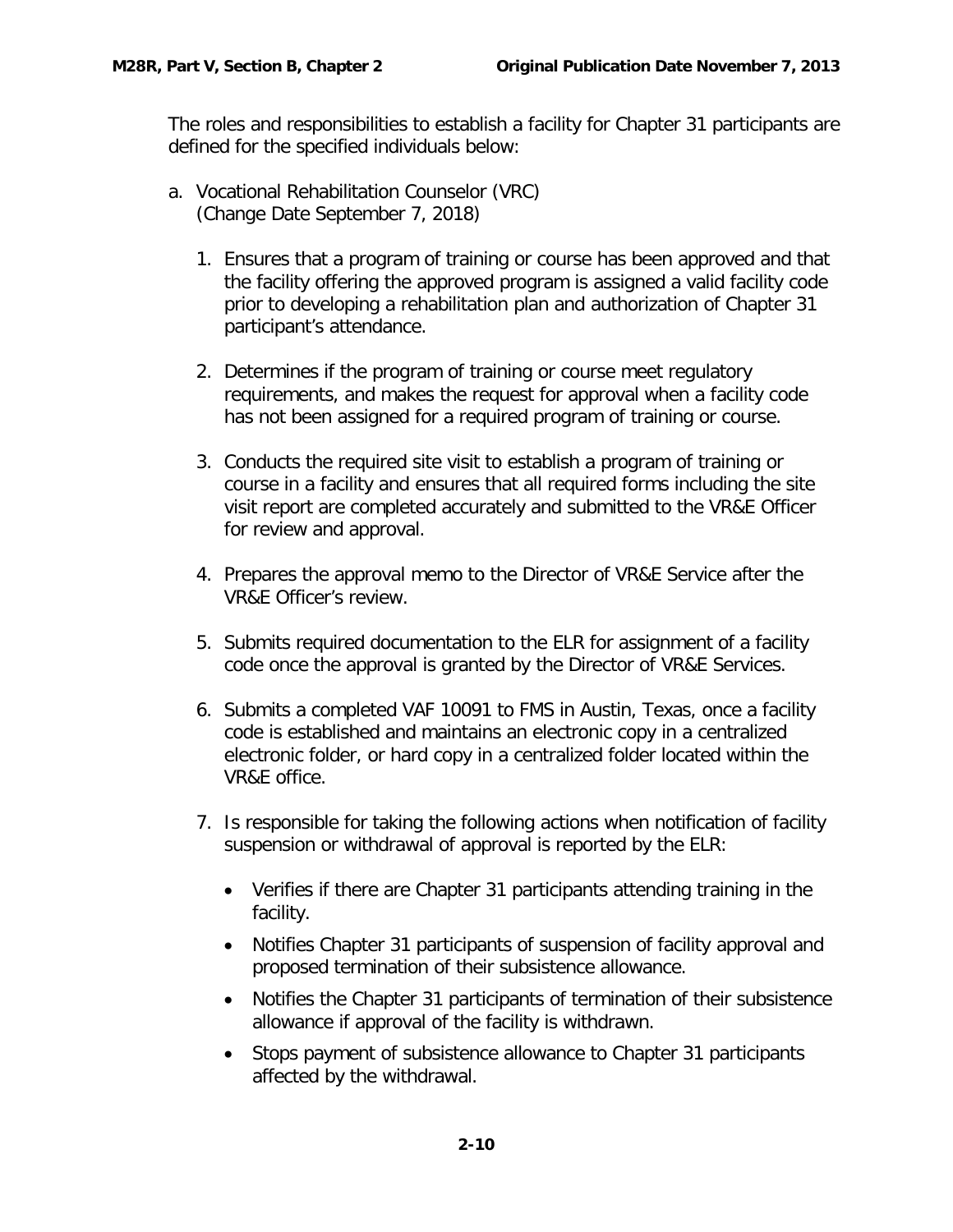- Notify the local CWINRS Administrator of facility approval, suspension, and withdrawal to ensure that CWINRS is promptly updated.
- <span id="page-12-0"></span>b. CWINRS Administrator (Change Date November 7, 2013)
	- Establishes facility providers and entering facility codes in CWINRS.
	- Updates all reported changes in facility approvals to ensure that facility codes in CWINRS are current and valid. Refer to CWINRS User Guide, Chapter 8.4 for establishing facility providers in CWINRS.
- <span id="page-12-1"></span>c. VR&E Officer (Change Date November 21, 2017)
	- Reviews the site visit report including required documentation and must sign the report to indicate approval.
	- Ensures that Appendix CP, Approval Request Ch31 Only Programs of Training or Courses, along with all required documentation, are prepared for approval by the Director of VR&E Service, through the Director of the Regional Office (RO).
	- Reviews and approves annual compliance reports.
	- Reviews the facility's submitted corrective actions to determine if approval will be maintained or withdrawn if complaints are received or deficiencies are identified regarding a Chapter 31 only facility.
- <span id="page-12-2"></span>d. Director of VR&E Service (Change Date September 7, 2018)
	- Reviews and grants the final approval of facility and programs of training or courses for Chapter 31 only and for SRT and SVT programs under Chapter 35.
- <span id="page-12-3"></span>e. Education Liaison Representative (ELR) (Change Date July 2, 2014)
	- Assigns facility codes and maintains WEAMS records for all facilities that are approved for payment of education including Chapter 31 only programs of training or courses approved by the Director of VR&E Service.
	- Has the sole authority to assign and update records in WEAMS.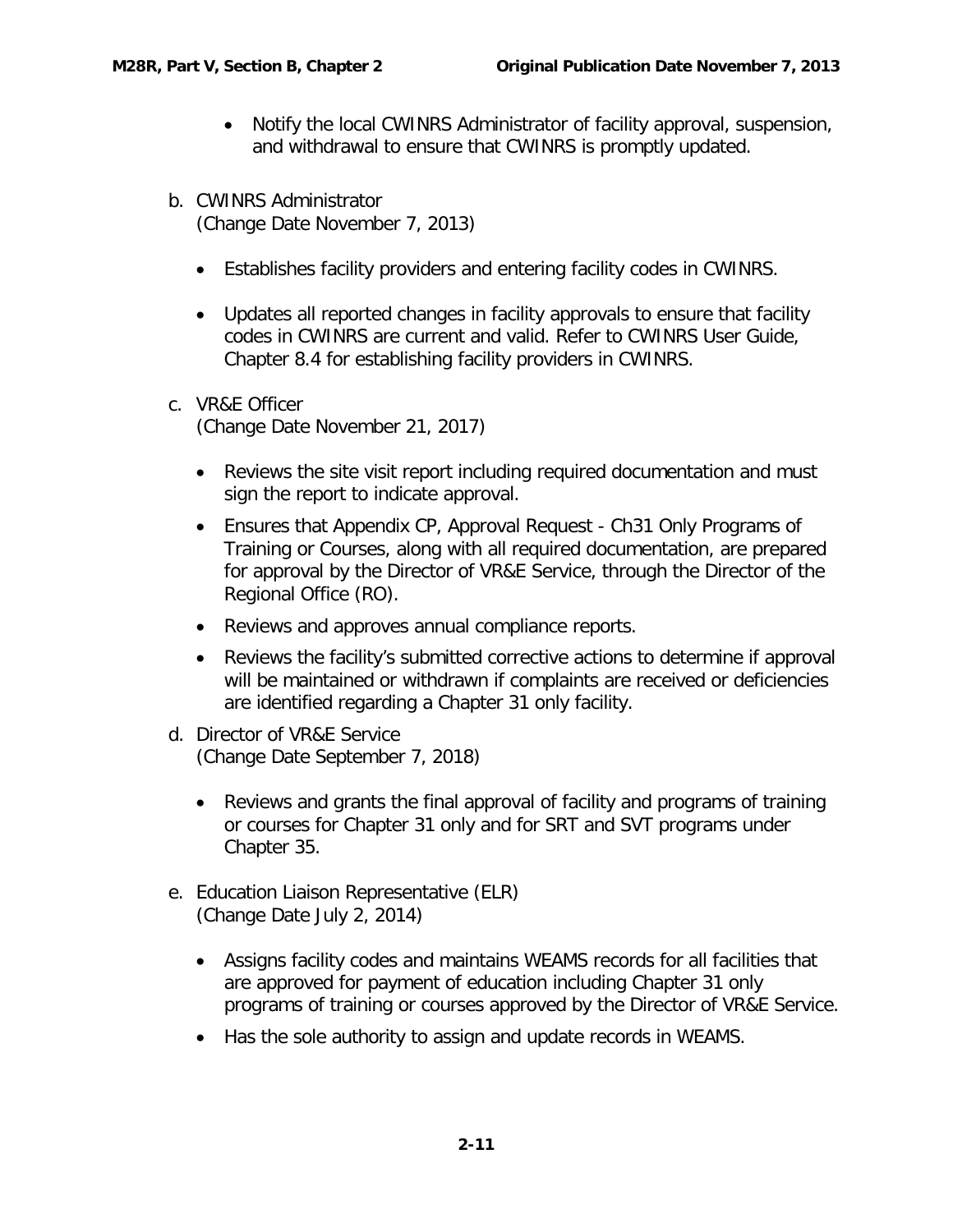- Is responsible for completing VR&E's request for assignment of a facility code within 30 calendar days from receipt of the request and reviews all submitted documentation for correctness and relevance.
- Emails a confirmation for each request for a facility code, which includes the addition of a program of training or course in the approved facility to the VRC.
- Notifies local VR&E offices on a regular basis when approval for a facility has been suspended or withdrawn by SAA.
- <span id="page-13-0"></span>2.08. Procedures for Establishing Chapter 31 Only Programs of Training or Courses (Change Date September 7, 2018)

An approval for Chapter 31 only programs of training or courses may be requested only if a Chapter 31 participant has been identified to pursue the training program.

<span id="page-13-1"></span>a. Validation of the Facility Code (Change Date September 7, 2018)

The VRC must ensure that a facility has been assigned a valid facility code prior to developing a plan of services with a Veteran. If the facility is already assigned a facility code, the VRC must determine if the program of training or course is also approved.

1. Verification of a Facility Code (Change Date September 7, 2018)

To determine if an existing facility code is correct, the VRC may take the following steps:

- Access the Chapter 31 participant's CWINRS View Folders screen.
- Click on Admin on the toolbar.
- Click on Facilities from the drop-down menu.
- Highlight and double-click the appropriate facility. The facility code will be displayed on the View Facility Service Provider screen.
- Check if the facility code displayed on the screen is correct by clicking on the WEAMS button on the middle of the page.

NOTE: If the facility is already assigned a facility code, the VRC must determine if the anticipated program of training or course is also approved.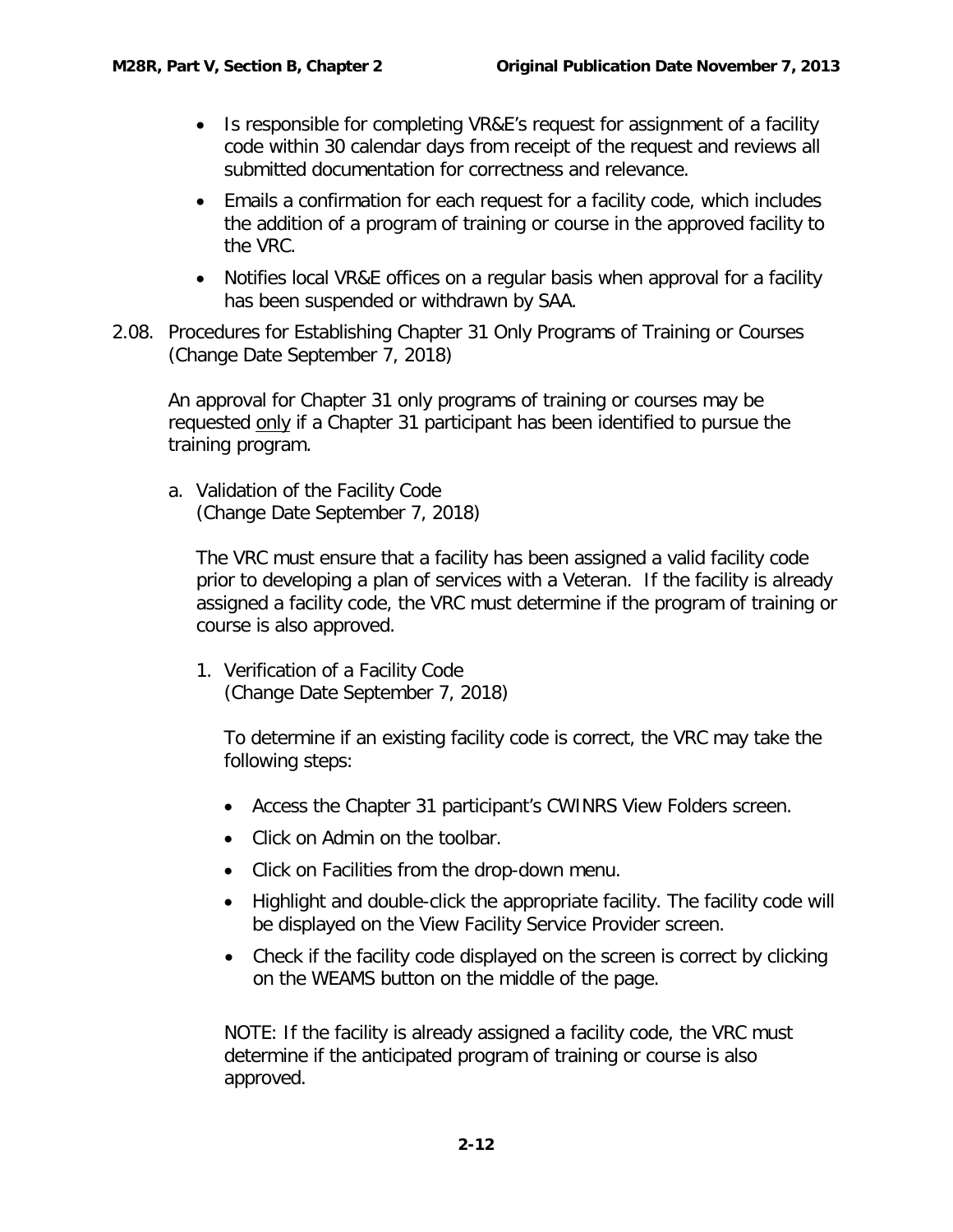2. Facility Code Does Not Match in CWINRS and WEAMS (Change Date September 7, 2018)

If the facility code displayed on the View Facility Service Provider screen does not match the facility code in WEAMS, the VRC must verify the correct facility code with the ELR.

The VRC must notify the CWINRS Administrator of any discrepancy to ensure that the facility code is corrected in CWINRS.

3. Facility with Multiple Programs of Training or Courses (Change Date September 7, 2018)

The VRC must ensure that only approved programs of training or courses are used if a facility has multiple programs of training or courses.

For example, Welding Hat is a facility that offers multiple welding courses but is only approved and assigned a valid facility code for a course on Basic Welding Techniques. The facility offers other courses, such as Steel Welding, Aluminum Welding, and Steel Sectioning, which are not approved by VA. The VRC must not authorize training for the three unapproved courses until the Director of VR&E Service grants approval for those courses.

If a selected program of training or course has not been approved, the VRC must take the necessary steps to request approval for the selected program of training or course from the Director of VR&E Service.

4. Approved Facility with Multiple Locations (Change Date September 7, 2018)

A facility with an approved program of training or course and assigned a valid facility code for a Chapter 31-only facility may have other training sites in multiple locations within an RO's jurisdiction, or in other states. The facility code for the approved facility must not be used for programs of training or courses at facilities in other locations that have not been approved by VA. Approval for those programs of training or courses must be granted to the facilities in other locations prior to authorizing any program of training or course for a Veteran. In addition, they are assigned their own specific facility code.

5. Facility Code Not Assigned in WEAMS (Change Date September 7, 2018)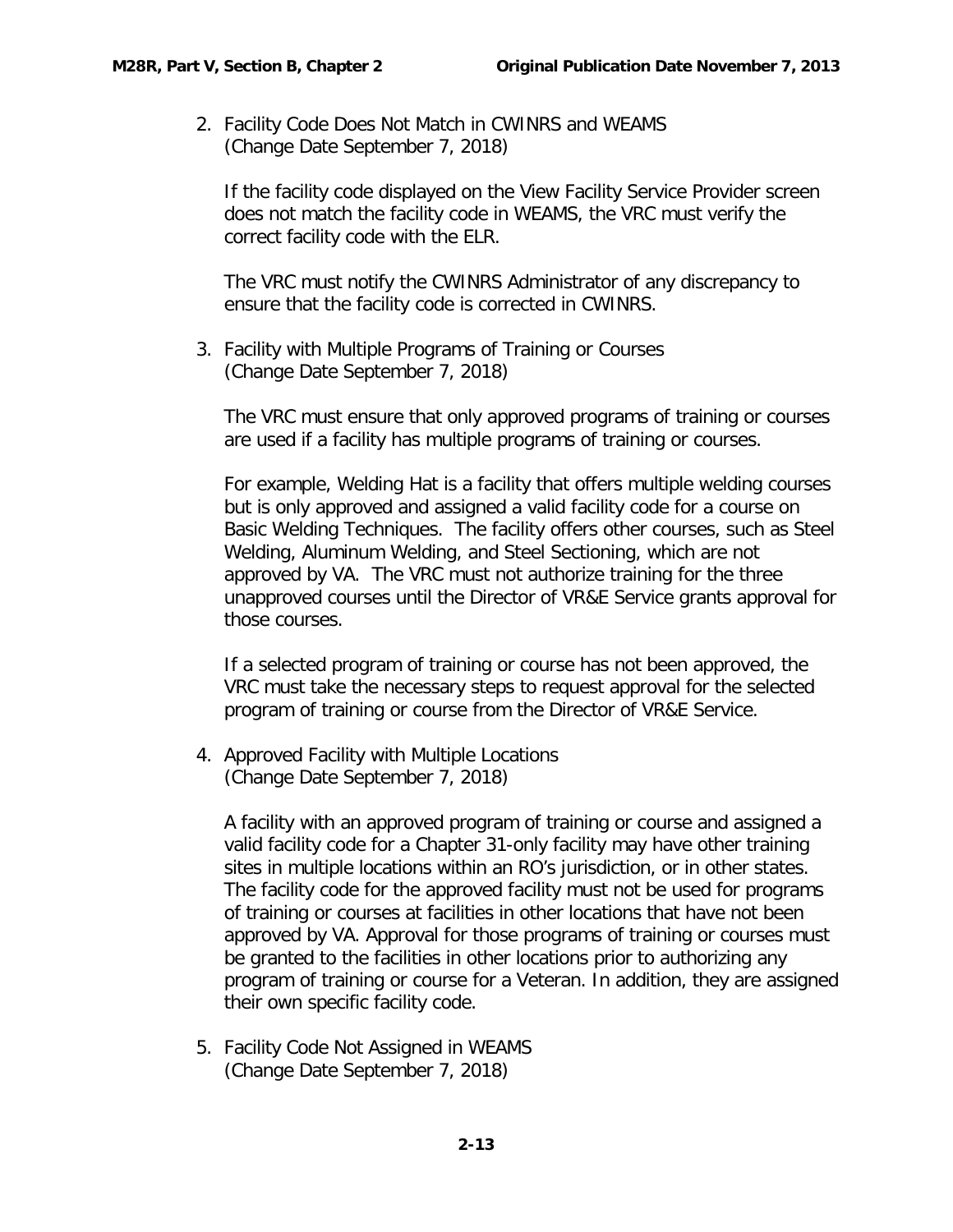A facility code that is not assigned in WEAMS may indicate the following:

- The program of training or course has not been approved by SAA.
- The program of training or course has been suspended by SAA.
- Approval for the program of training or course has been withdrawn by SAA.

The VRC must not authorize training or services for any Chapter 31 participant when a facility code is not assigned, is suspended, or is withdrawn in WEAMS.

<span id="page-15-0"></span>b. Required Site Visit (Change Date September 7, 2018)

The VRC conducts the required site visit. He/she must complete Appendix CO, Checklist for Approval of a Program of Training or Courses, to ensure that all requirements are complied with and completed. The VRC must take the following steps before requesting assignment of a facility code from the ELR:

- 1. Review existing school catalogs or bulletins, statements of charges, course outlines, and other agency approvals, i.e., state vocational rehabilitation agencies, state approving agencies or nationally recognized accrediting associations, to determine the general suitability of courses.
- 2. Visit the facility and conduct a site survey to determine if the site meets the requirements of 38 CFR 21.290 through 21.299 for approval of facility or program of training or courses. The results of this visit must be documented in Appendix CQ, Site Visit Report. The site survey report must address and reference all issues outlined in 38 CFR 21.290 through 21.299, and it must also address the following:
	- Adequacy of equipment, tools, and educational resource materials, e.g., computer technology, use of industry standard tools.
	- Compliance with Americans with Disabilities Act (ADA), e.g., signage, lighting, parking, wheelchair access.
	- General suitability of the program or course to meet the goal or objectives of the Veterans' plan of services.
	- Previously used for Chapter 31 training.
	- Adequacy of recordkeeping and progress reporting.
	- Cooperation of facility to provide accurate and timely information on students' attendance, courses, and progress.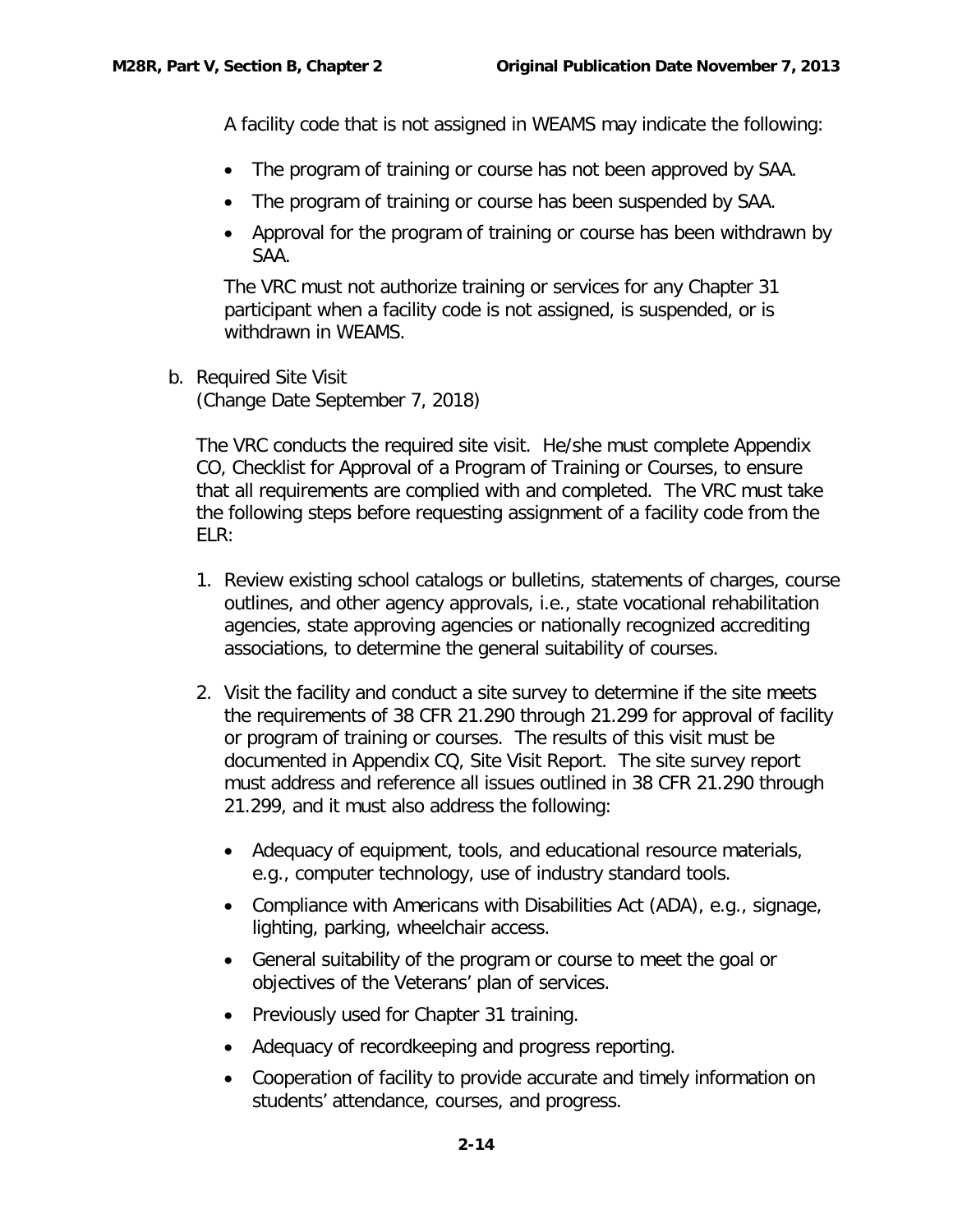- 3. If the facility does not have a published catalog or bulletin, obtain signed statement of charges from the facility.
- 4. Ensure that the facility completes, signs, and returns the following forms:
	- VAF 20-8206, [Statement of Assurance of Compliance with Equal](https://vaww.portal.va.gov/sites/VRWKM/Forms%20%20Letters/Statement%20of%20Assurance%20of%20Compliance%20with%20Equal%20Opportunity%20Laws.pdf)  [Opportunity Laws](https://vaww.portal.va.gov/sites/VRWKM/Forms%20%20Letters/Statement%20of%20Assurance%20of%20Compliance%20with%20Equal%20Opportunity%20Laws.pdf)
	- VAF 22-8794, Designation of Certifying Official(s)
	- VAF 10091, VA-FSC Vendor File Request Form
- 5. Document if other approved programs were explored and explain the reason the approved programs are not considered suitable to meet the Chapter 31 participant's training needs.
- 6. Document results of prior, pending, or existing accreditation applications.
- 7. Document that the program has been in existence for a minimum of one year. Note: This does not apply to specialized rehabilitation facilities.
- 8. Obtain recent pictures of the facility to demonstrate that the facility is clean, safe, and free of architectural barriers and deficiencies.

NOTE: The VRC may use the most recent site survey report when approval for an additional program of training or course is needed for a facility already approved by the Director of VR&E Service. However, the approval must have been granted within the last year. For example, a site visit report for X facility was completed on September 1, 2016. Approval for additional program of training for that facility is requested on August 1, 2017. The survey report that was conducted on September 1, 2016 may be used to request the additional program approval from the Director of VR&E Service.

In addition, the request must include a review of the curriculum for the program of training or courses.

<span id="page-16-0"></span>c. Approval by the Director of VR&E Service (Change Date September 7, 2018)

After the VR&E Officer signs off on the site visit report, the VRC must prepare a memorandum to request approval from the Director of VR&E Service. Refer to Appendix CP, Approval Request for Ch31 Only Program of Training or Courses. The memo must be signed by the VR&E Officer and the Director of the RO.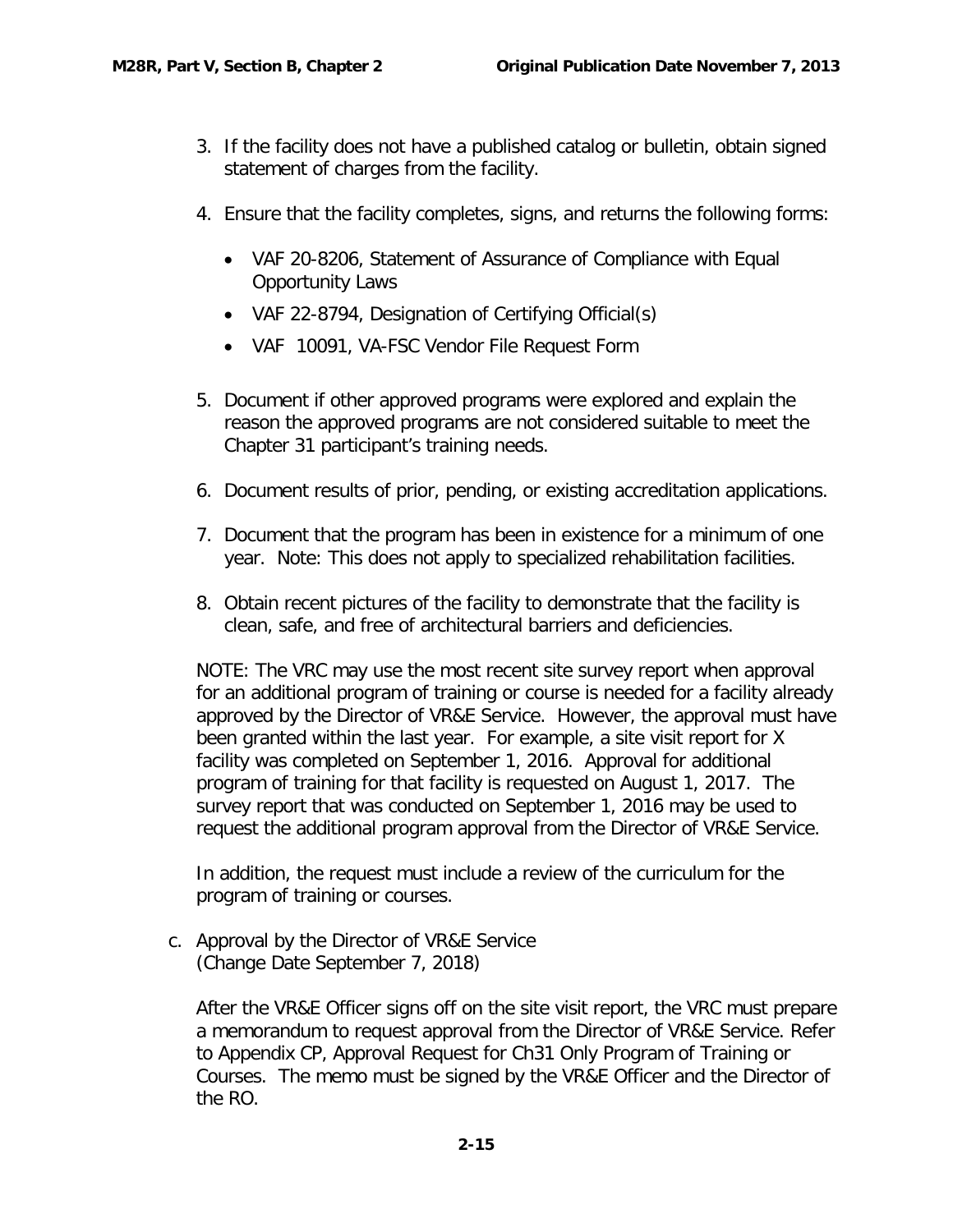The signed memo request must be sent to the VR&E Service's corporate mailbox for approval, which includes the following documentation:

- Site Visit report reviewed by the VR&E Officer
- VAF 22-8794, Designation of Certifying Official(s)
- VAF 20-8206, Statement of Assurance of Compliance with Equal Opportunity Laws

Subsequently, VR&E Service will notify the RO Director of the decision electronically within 10 calendar days from the date that the request is received.

<span id="page-17-0"></span>d. Decision Notification to the Facility (Change Date September 7, 2018)

The VRC must send a notification letter to the facility informing them of the approval or disapproval of the specific program of training or courses. The notification will include the requirement for sustained compliance of the facility to meet the requirements outlined in 38 CFR 21.290 through 21.299 by conducting an annual site visit. Refer to VR-56, Approval – Ch31 Only Program of Training or Courses, and VR-59, Disapproval - Ch31 Only Program of Training or Courses.

<span id="page-17-1"></span>e. Request for Assignment of a Facility Code (Change Date September 7, 2018)

After the program of training or course is approved by the Director of VR&E Service, the VRC must request assignment of a facility code by sending the following completed documentation to the ELR:

- Appendix CR, Request for Assignment of a Facility Code
- Appendix CP, Approval Request Ch31 Only Programs of Training or Courses – reviewed and approved by the Director of VR&E Service
- VAF 22-8794, Designation of Certifying Official(s)
- VAF 20-8206, Statement of Assurance of Compliance with Equal Opportunity Laws
- <span id="page-17-2"></span>f. Vendorizing the Facility (Change Date September 7, 2018)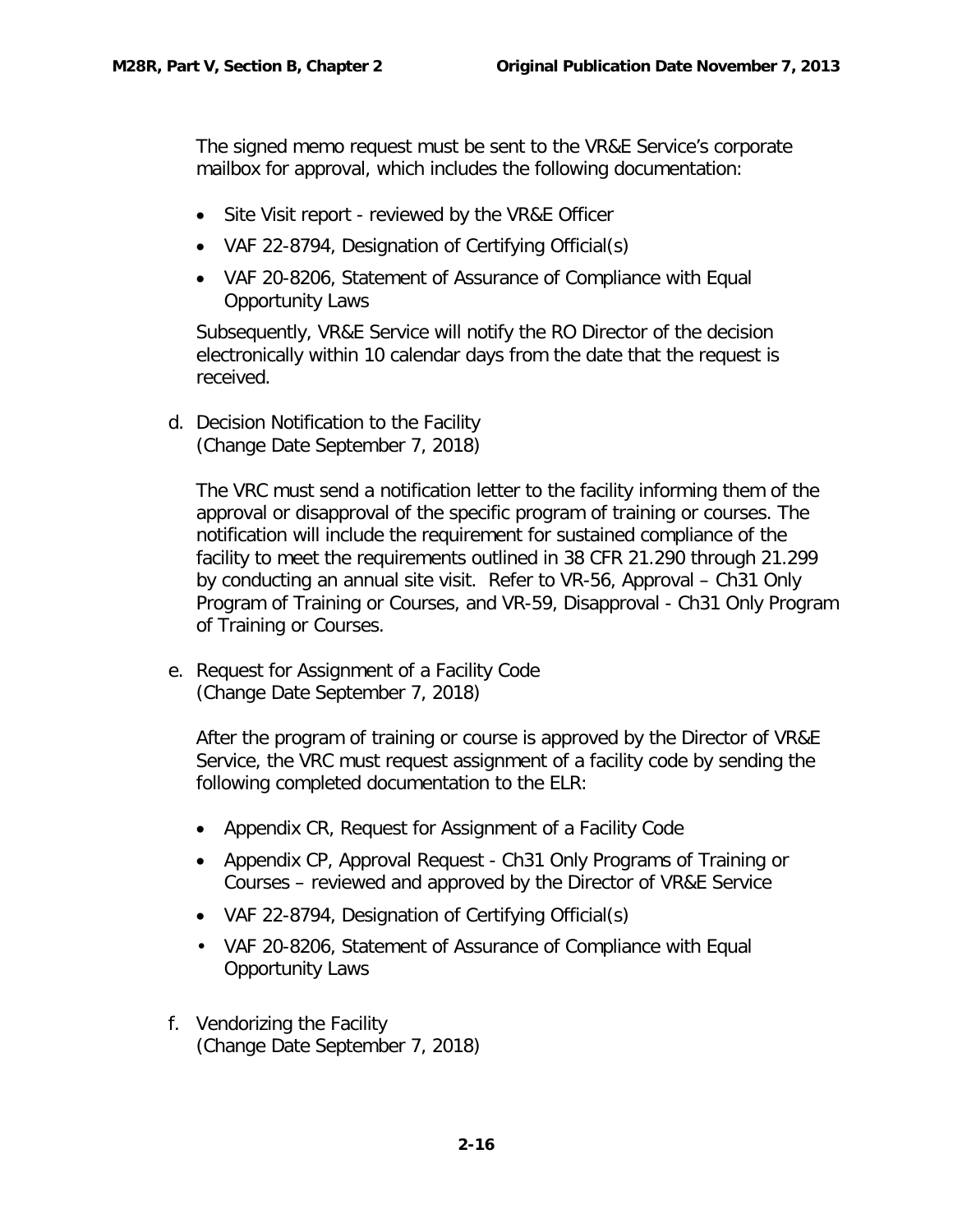The VRC must complete and send VAF 10091 to FSC in Austin, TX to obtain assigned vendorization number.

<span id="page-18-0"></span>g. Entering Facility Code in CWINRS (Change Date September 7, 2018)

Once a facility code and vendorization number are assigned, the CWINRS Administrator will update CWINRS with the following information:

- Facility code
- Tax ID number
- Facility Address
- Point of Contact (POC)
- Information about the types of training offered by the facility
- <span id="page-18-2"></span><span id="page-18-1"></span>2.09. Suspension and Withdrawal of Chapter 31 Only Facility Approval Change Date of Publication
	- a. Request for Suspension (Change Date September 7, 2018)

A VRC may request suspension of a facility used by Veterans participating in a program of training or courses approved for Chapter 31 only. The following actions must be taken when concerns arise, or if complaints are received prior to requesting suspension of the facility.

- 1. Conduct and complete a new site survey.
- 2. Document all deficiencies or violations noted at the facility. Violations may include the lack of facility cooperation in providing timely and accurate information, courses and progress, or loss of school accreditation.
- 3. Request the VR&E Officer's review of the report and approval for recommended suspension of the facility. The VR&E Officer approves suspension of enrollments or reenrollments.
- <span id="page-18-3"></span>b. Suspension of Approval (Change Date September 7, 2018)
	- 1. Upon approval of the suspension by the VR&E Officer, the VRC must send a written notice of suspension to the facility by certified mail or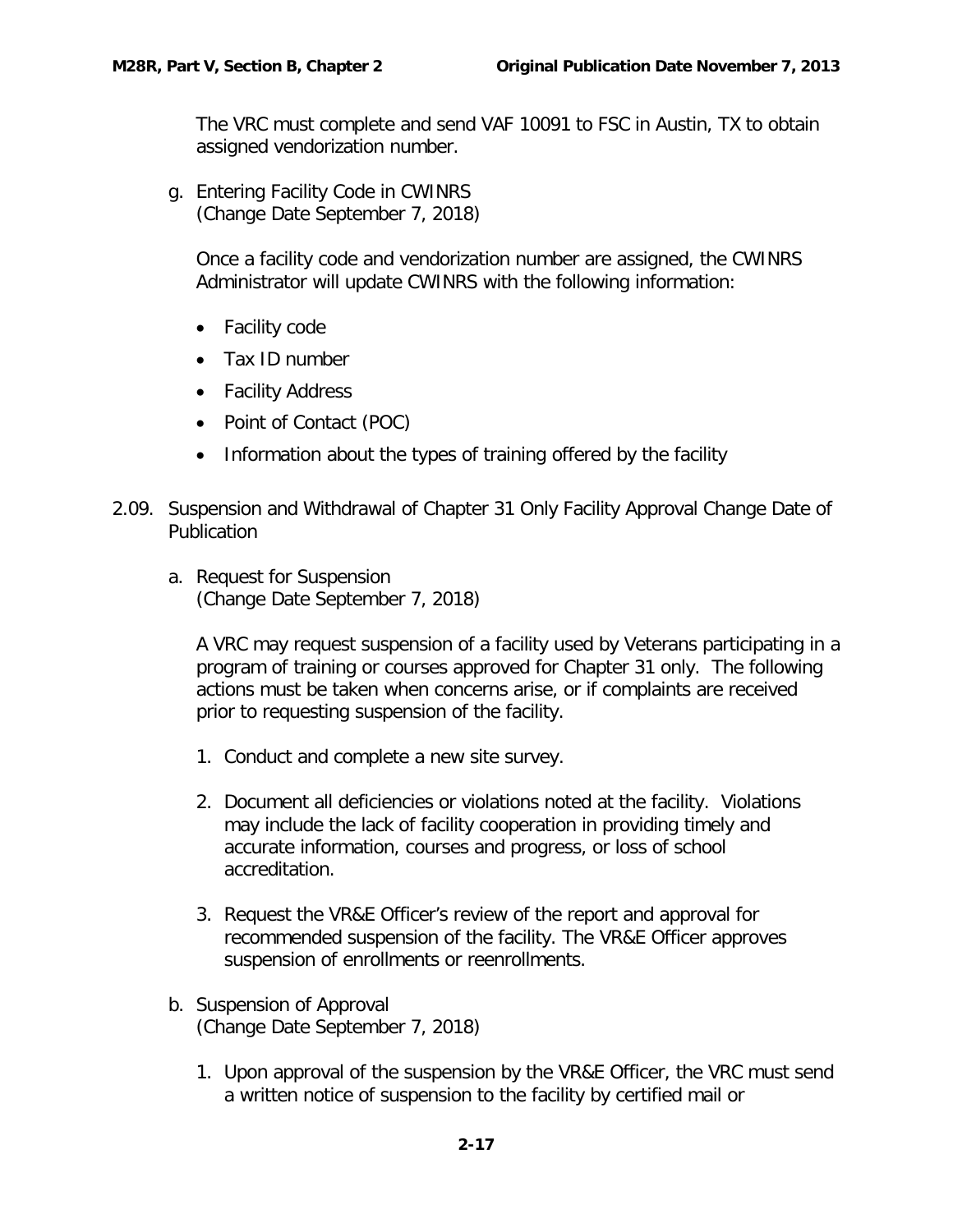electronically with a request for confirmation of receipt. Refer to VR-60, Notice of Suspension – Facility (Ch31 Only). The VRC must inform the school officials of the suspension based on the identified deficiencies or violations that must be corrected within 60 calendar days. The VR&E Officer may authorize an additional 30 calendar days if the request is made within 60 calendar days from the date of proposed suspension. However, the period must not exceed 90 calendar days.

- 2. During the suspension, current Chapter 31 participants may continue to attend the approved program of training or courses; however, new enrollment or reenrollment will not be authorized within the suspension period.
- 3. The VR&E Officer will review the corrective action(s) taken by the facility and will notify the facility if the actions taken are acceptable. The notification will be sent to the facility within 10 business days from the date of receipt of the corrective actions. Refer to VR-61, Notice of Continuance – Facility (Ch31 Only).
- 4. If the facility does not take adequate corrective measures after 60 calendar days, or within the extension granted of no more than 90 calendar days, a notification must be sent to all students attending the facility regarding the anticipated termination of their subsistence allowance. Refer to VR-63, Proposed Termination of SA - Participant (Ch31 Only).

The notification for the proposed termination of subsistence allowance must be sent 30 days prior to the actual termination of payment of the subsistence allowance. Payment of subsistence allowance will be terminated effective the last day of the current term.

- <span id="page-19-0"></span>c. Withdrawal of Approval (Change Date September 7, 2018)
	- 1. The VRC may stop payment of subsistence allowance effective the last day of the term. The VRC must send written notice of suspension of benefits to the students. The notification must state the reason(s) for suspension of subsistence allowance payments, the effective date of the suspension, and must include due process. Refer to VR-64, Termination of SA - Participant (Ch31 Only Facility).
	- 2. Once the approval of the facility is withdrawn, the facility is no longer authorized to provide services to any Chapter 31 participants. The VRC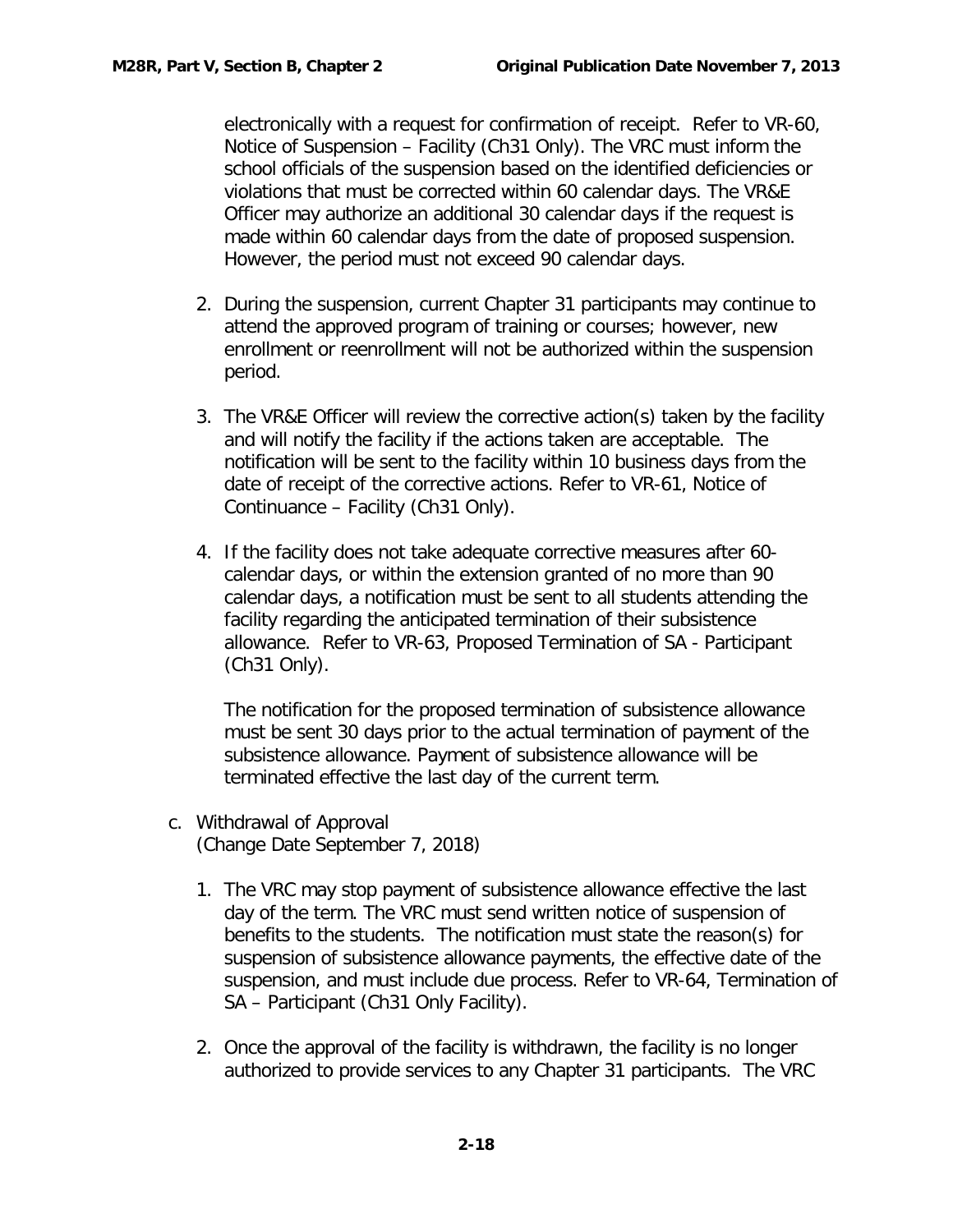must notify the facility of the withdrawal of approval. Refer to VR-62, Notice of Withdrawal – Facility (Ch31 Only).

- 3. The VRC must inform the CWINRS Administrator of the withdrawal of approval of the facility. The CWINRS Administrator must take the corresponding action for withdrawal by following the guidelines in the CWINRS manual. Further guidance on how to add, edit or view facility service provider information is found in the CWINRS User Guide, Chapter 8.4.2.
- 4. The VRC must inform the ELR regarding the withdrawal of approval and subsequently take appropriate action.
- 5. The VRC must work with the Chapter 31 participant to identify another program that has been approved and assigned a valid facility code.
- <span id="page-20-0"></span>2.10. Withdrawal of Accreditation by the Secretary of Education (Change Date September 7, 2018)

When a program of training or course is subject for disapproval because the Secretary of Education withdrew the recognition of the accrediting agency, which accredited the program of training or course, all Veterans enrolled in the program of training or course, must be notified of the withdrawal of approval.

In this situation, the program of training or course may be considered approved for a period not to exceed 18 months from the date of the withdrawal of recognition of the accrediting agency, unless VA determines that the approval should not be extended. This means that the Veterans currently enrolled in the program of training or course may continue to complete the program within the 18-month period, if VA approves the extension. Refer to 38 U.S.C. 3679(a)(2).

<span id="page-20-1"></span>2.11. Establishing Training Facility for Apprenticeship, On-the-Job Training, or Non-Paid Work Experience Programs (Change Date September 7, 2018)

Apprenticeship and paid OJT may be approved at a variety of locations if the employer meets the criteria specified in 38 CFR 21.290 through 21.296. This includes any employer such as private employers, non-profits, federal agencies, state agencies, or other local or public agencies.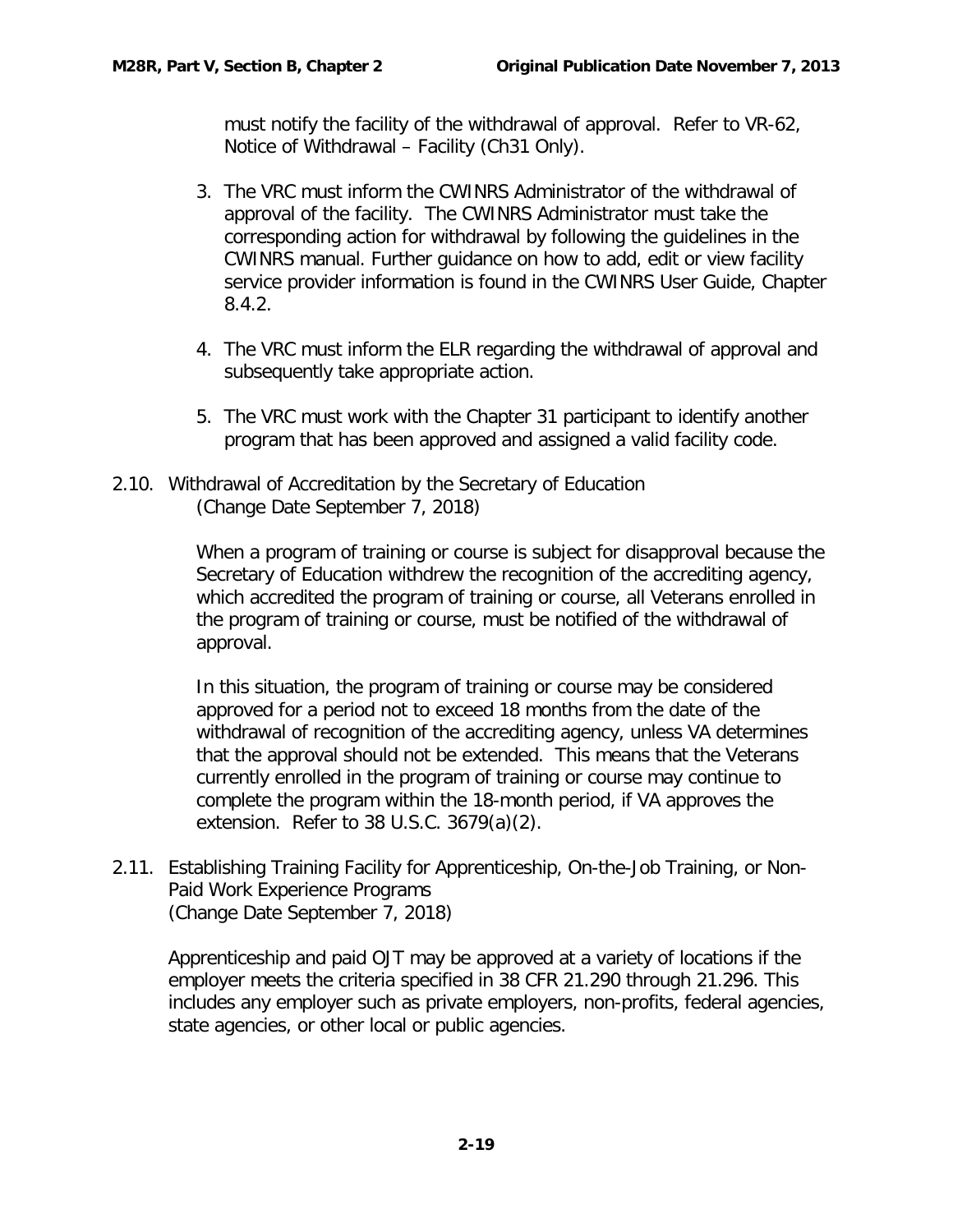NPWE or non-paid or nominally paid OJT may be approved at the facilities of any Federal agency or of any state or local government receiving federal financial assistance.

<span id="page-21-0"></span>a. Selecting the Training Facility (Change Date September 7, 2018)

The case manager must take the following actions when selecting a training facility that has not been approved by VA:

- 1. Visit the facility to determine the adequacy of equipment, tools, and educational resource materials, accessibility to individuals with handicap and necessity for workshop modifications. Follow the procedures outlined in Section 2.08.b.1.(b) of this chapter.
- 2. Determine that the criteria for approval of training establishment and the conditions listed on section 12.04 of this chapter have been met before authorizing a Veteran's period of on-job training or work experience at a state or local government agency.
- 3. Interview trainers, managers, and other trainees to determine the quality of instruction and staff resources.
- 4. In addition to meeting all requirements of 38 CFR 21.294, the case manager must ensure that the training establishment selected for OJT must:
	- (a) Sign an agreement to provide on-job training to the Chapter 31 Veteran.
	- (b) Provide continuous training for each Veteran without interruption, except for normal holidays and vacation periods.
	- (c) Provide daytime training for the Veteran except when he/she cannot obtain necessary on-job or related training during the work hours of the day.
	- (d) Modify the program when necessary to compensate for the limitations resulting from the Veteran's disability or needs.
	- (e) Organize training into definite steps or units which will result in progressive training.
	- (f) Encourage rapid progress of each Veteran rather than limit the progress of the individual to the progress of the group.
	- (g) During the period of training, do not use the Veteran on production activities beyond the point of efficient training.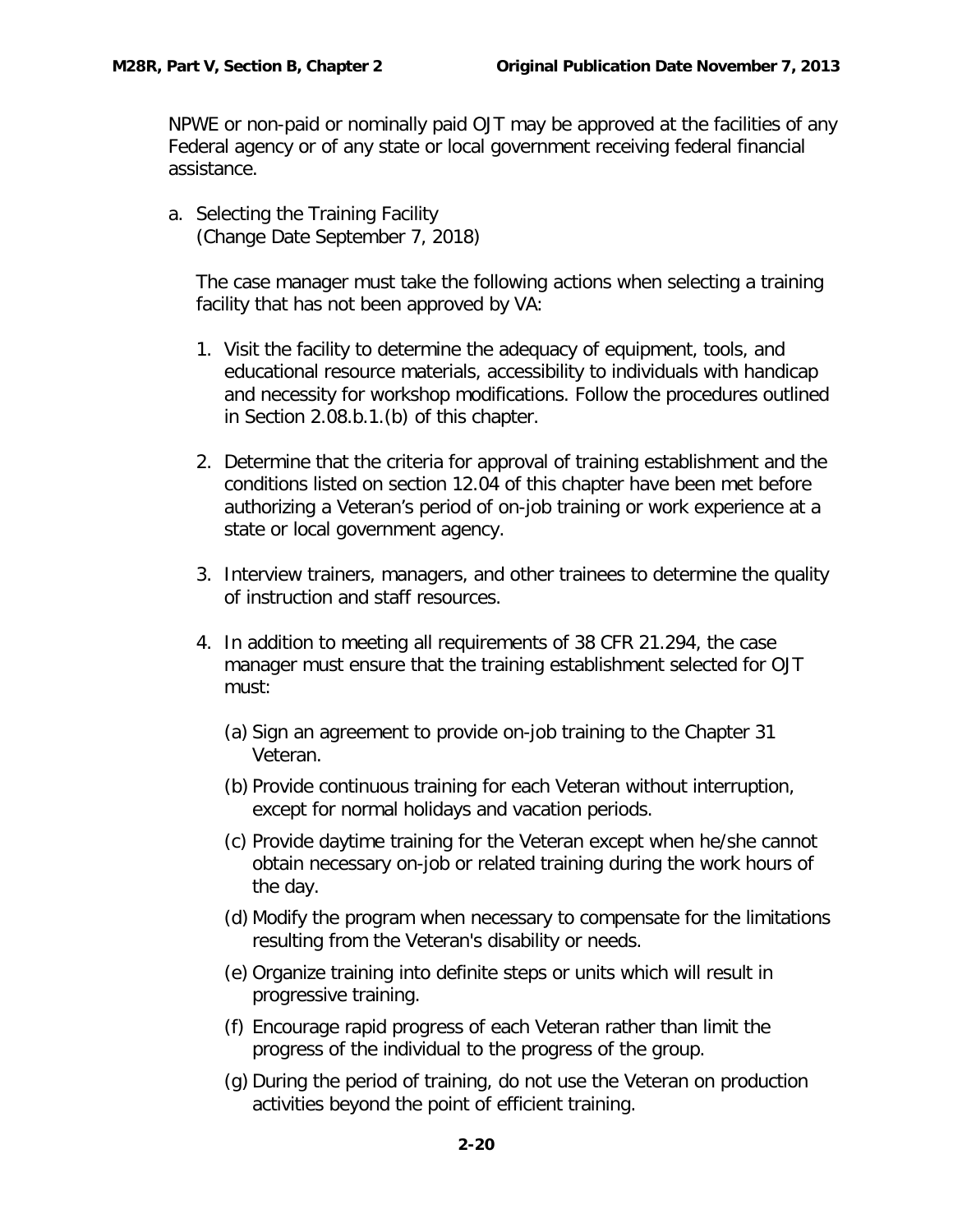- (h) Agree to pay the Veteran during training (except of non-paid or nominally paid Work Experience or OJT) a salary or wage rate that is consistent with each of the following:
	- Commensurate with the value of the Veteran's productive labor.
	- Not less than that prescribed by the Fair Labor Standards Act of 1938, as amended.
	- Not less than that customarily paid to non-Veteran-trainees in the same or similar training situation.
- (i) Agree to provide the Veteran with employment at the end of the training program, provided the Veteran's conduct and progress have been satisfactory.
- (j) Agree to furnish VA a statement in writing showing wages, compensation, and other income paid directly or indirectly to each Veteran in training under Chapter 31 during the month.
- <span id="page-22-0"></span>b. Completing Required Forms (Change Date September 7, 2018)

The case manager must ensure that the required forms listed below are completed:

- VAF 28-1904, Agreement to Train on the Job Disabled Veterans
- VAF 20-8206, VA Statement of Assurance of Compliance with Equal Opportunity Laws

The case manager must also complete any supplemental documents necessary to meet the requirements of the law, or as required by the employing agency.

Note: The case manager must ensure that the original copies are maintained in the contract file in accordance with RCS VB-I, Part 1, Item No. 07-620.010.

<span id="page-22-1"></span>c. Approval by the VR&E Officer (Change Date September 7, 2018)

The case manager must submit the site visit report and required forms to the VR&E Officer for approval.

<span id="page-22-2"></span>d. Assigning a Facility Code (Change Date September 7, 2018)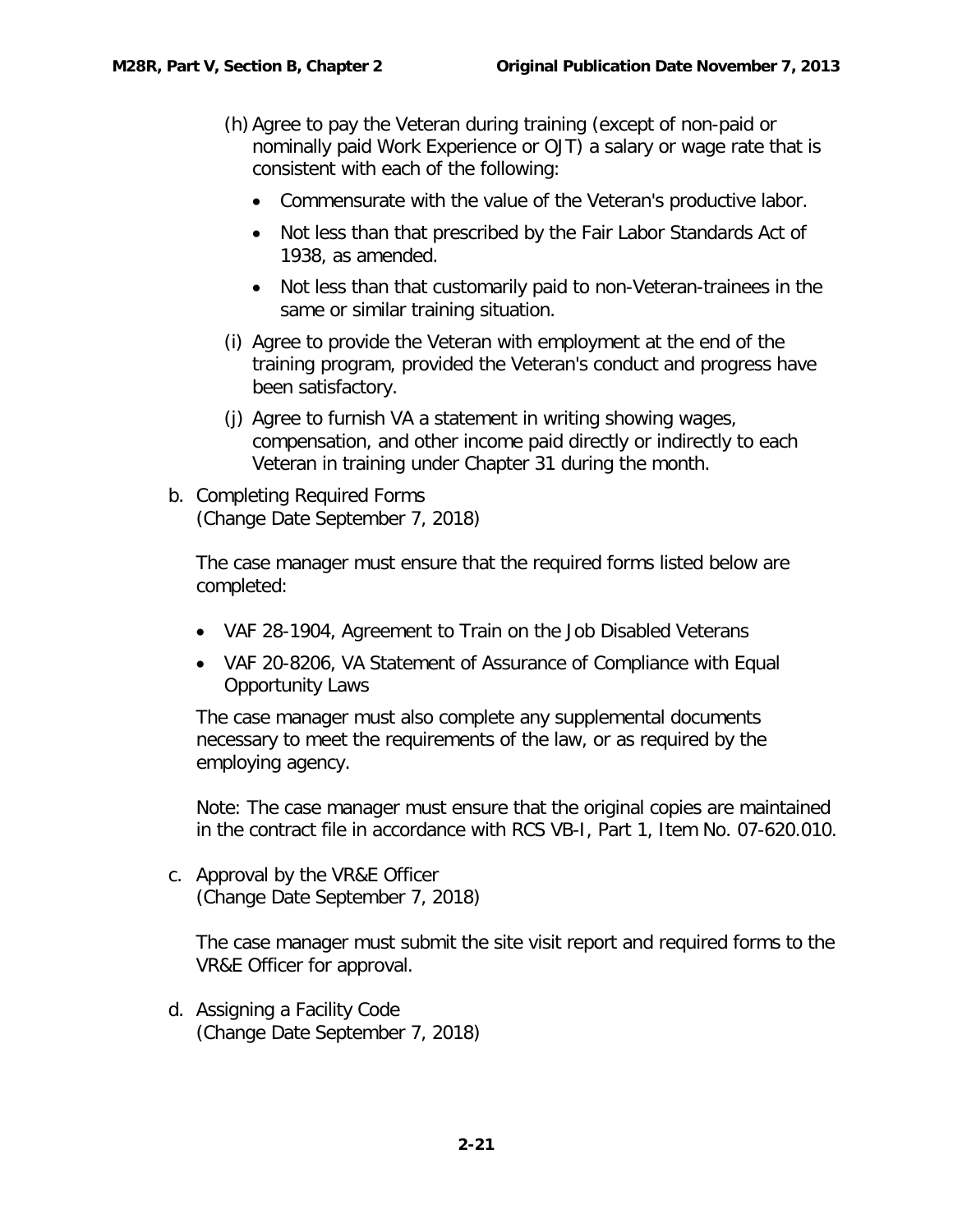Once the request is approved, the case manager must follow the procedures outlined in Section 2.05.c of this section to request assignment of a facility code to the training establishment.

<span id="page-23-0"></span>2.12. Recordkeeping of Approvals for Facility and Programs of Training or Courses (Change Date September 7, 2018)

All documentations for assignment of a facility code for Chapter 31 must be maintained in a centralized file in the VR&E office. Completed documents and forms for each facility must be maintained electronically in a centralized electronic folder, or hard copies in a centralized folder located within the VR&E office.

The centralized file for facility codes must contain the following:

- Requests for approval.
- Site visit reports.
- Annual compliance reports.
- All completed and required VA forms and memoranda.
- Requests and approvals for suspension.
- Notification letters to the facility.
- Notification letters to the students.
- <span id="page-23-2"></span><span id="page-23-1"></span>2.13. Compliance
	- a. Annual Site Visit (Change Date September 7, 2018)

Approved Chapter 31 only facilities must be visited annually to ensure the facility's continued compliance with the course and facility approval provisions outlined under 38 CFR 21.290 through 21.299.

- If the facility is continuously used for Chapter 31 only and there are no changes in the curriculum, the VRC may refer to the site visit report for the annual compliance report.
- If the Chapter 31 only facility has not been used for more than one year, the VRC must conduct a new site visit.
- <span id="page-23-3"></span>b. Compliance Report (Change Date September 7, 2018)